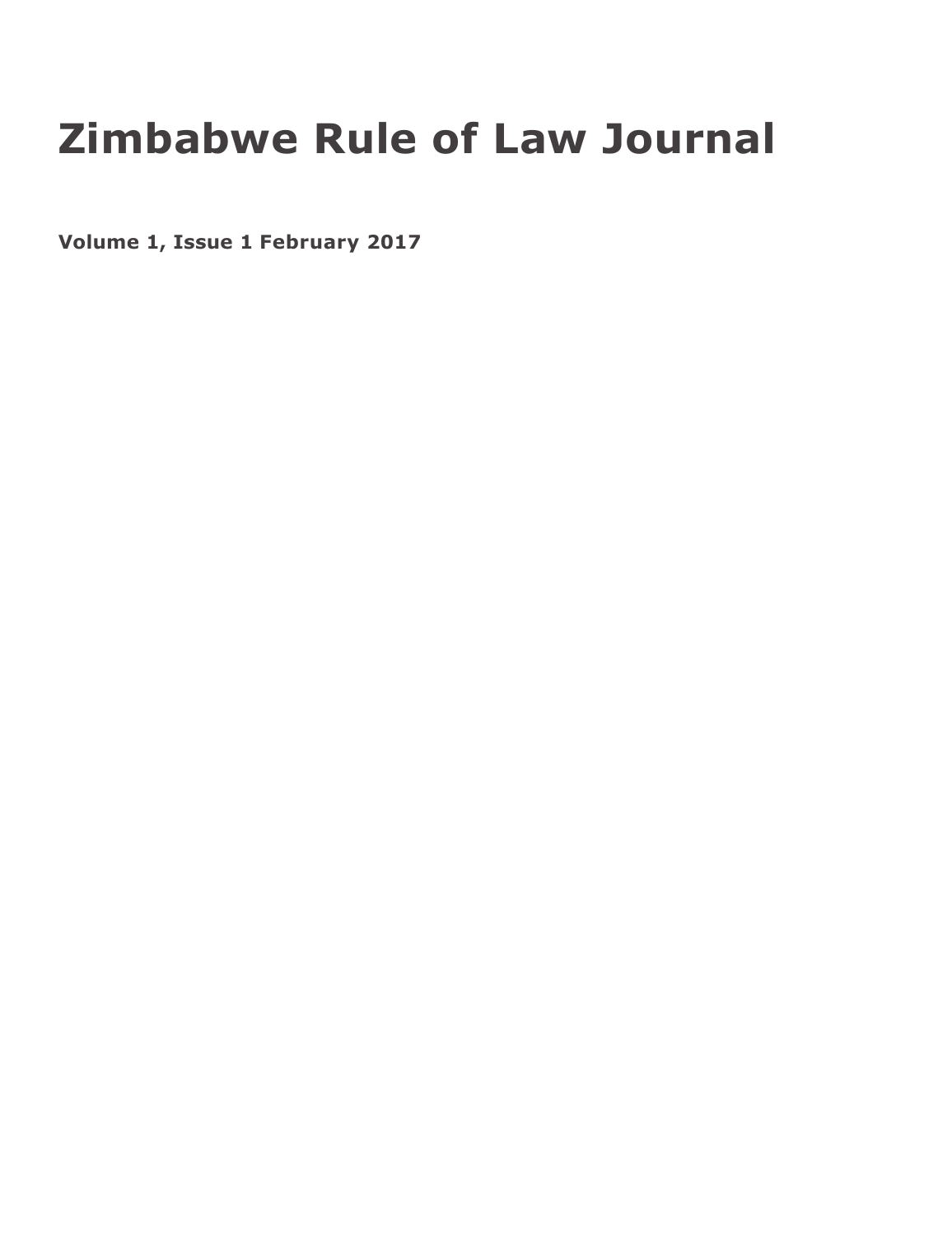## **Zimbabwe Rule of Law Journal**





**Volume 1, Issue 1 February 2017**

Copyright © 2017 International Commission of Jurists and Center for Applied Legal Research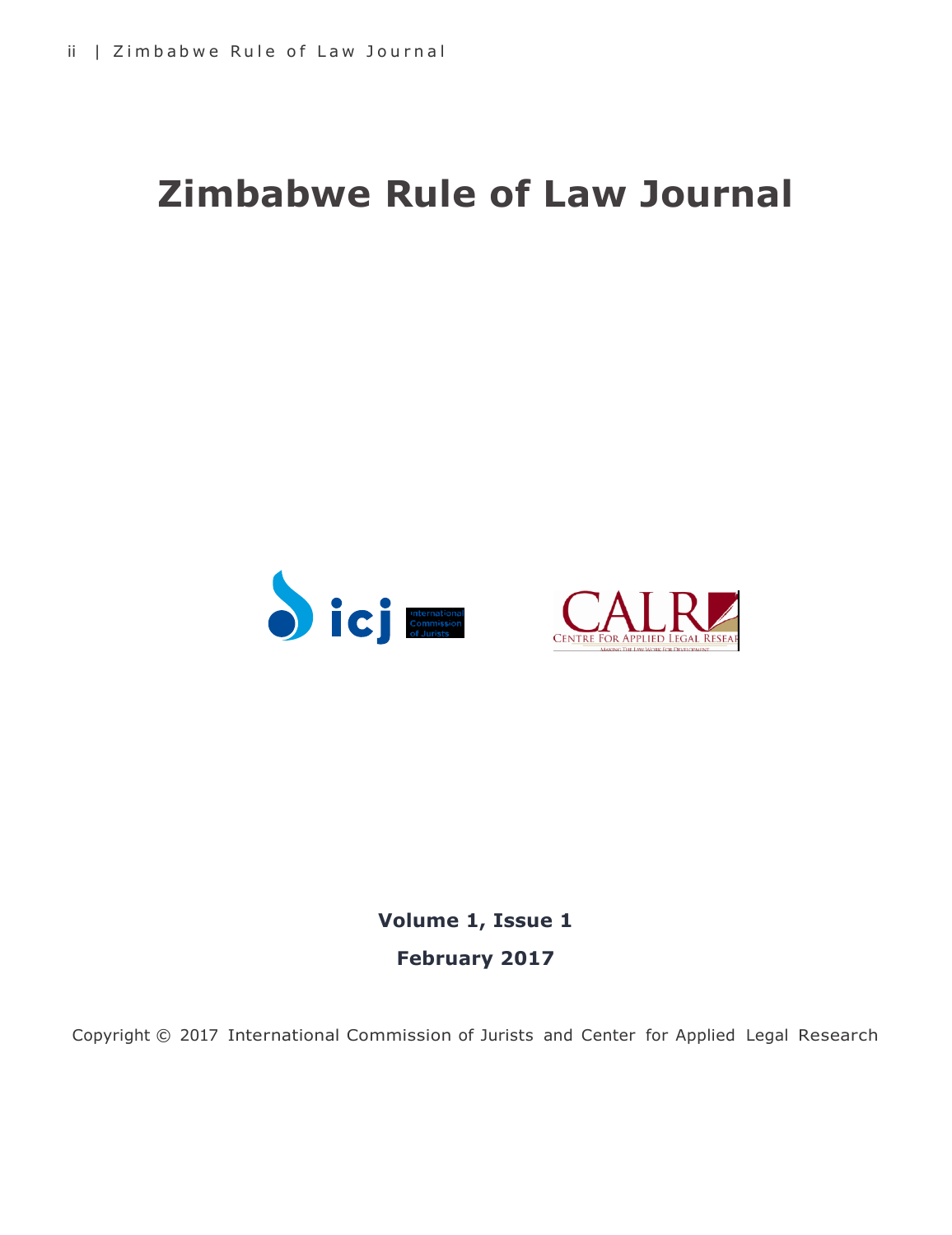#### **FOREWORD**

I am delighted to welcome the inaugural issue of the Zimbabwe Rule of Law Journal. The idea of establishing this Rule of Law Journal has largely been influenced by existing demand in the legal fraternity for a peer reviewed law journal with a national scope.

The aim of this Zimbabwe Rule of Law Journal is to make a significant contribution towards knowledge creation, raising general awareness on aspects of the law and instill informed scholarly debates. The journal is a joint endeavor between the International Commission of Jurists Africa Regional Programme and the Centre for Applied Legal Research (CALR). This journal is composed of articles and papers written by academics, legal practitioners and law students.

The rule of law is a foundational value and principle of our Constitution as set out in section 3. The Preamble of the Constitution recognises the need to entrench the rule of law because it underpins democratic governance. The rule of law is the means by which fundamental human rights are protected. It is therefore absolutely necessary that there be a way in which the legal profession is enabled to play its role in ensuring that the rule of law is maintained and promoted. This first issue contains articles on house demolitions in violation of s 74 of the Constitution, the right of access to the voters' roll, fair labour standards, the justice delivery mandate of the Judicial Service Commission, the right to life and applicable criminal defences, employment of persons with disabilities, accountability of persons in high offices and public statements prejudicial to the State.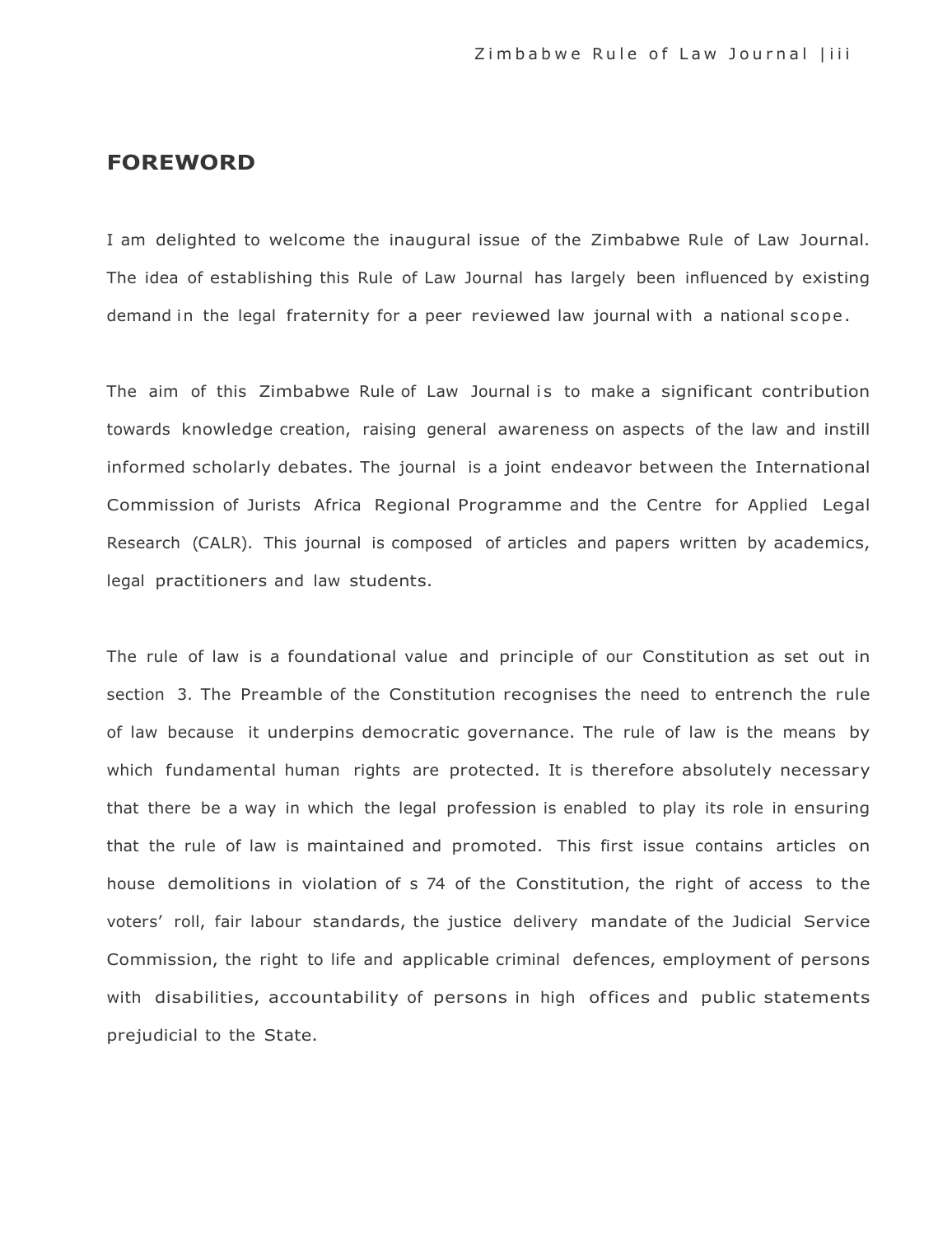#### iv | Zimbabwe Rule of Law Journal

It is my hope that this journal will play an important role in nation building. It will offer information on rule of law issues and disseminate the jurisprudence of our courts and international and regional courts on this very vital subject. It will hopefully introduce, through the contributions by lawyers and other practitioners of their professional expertise, to the comparative and international dimensions of the rule of law principle and the comprehensive developments in this area. In this way this journal will seek to protect and promote the rule of law through critical analysis of judgments of the courts.

The current Constitution of Zimbabwe was adopted in 2013. Many of its provisions require interpretation by the courts in order to build a body of jurisprudence for the future. It can be said that with the coming into force of the 2013 Constitution and establishment of the Constitutional Court, the process of balancing the Court's functional and institutional establishment has just began. There is a need to strike a proper balance between constitutional functions and the concrete power of the Court and between the objects and subjects of constitutional control. This journal can, with the contribution of many professionals, become a permanent, continual and systemic source of assessment of the work of our courts and provide invaluable insights into the working of our system of governance.

I wish to thank the many individuals who have made it possible for this Journal to be produced and congratulate those who have prepared the articles that make up this first issue. I wish to apologize in advance for any inadequacies that may be picked up in this issue. It is the first and all efforts will not be spared to improve subsequent issues in all respects.

Harare, February 2017

#### *Justice MH Chinhengo, Chief Editor*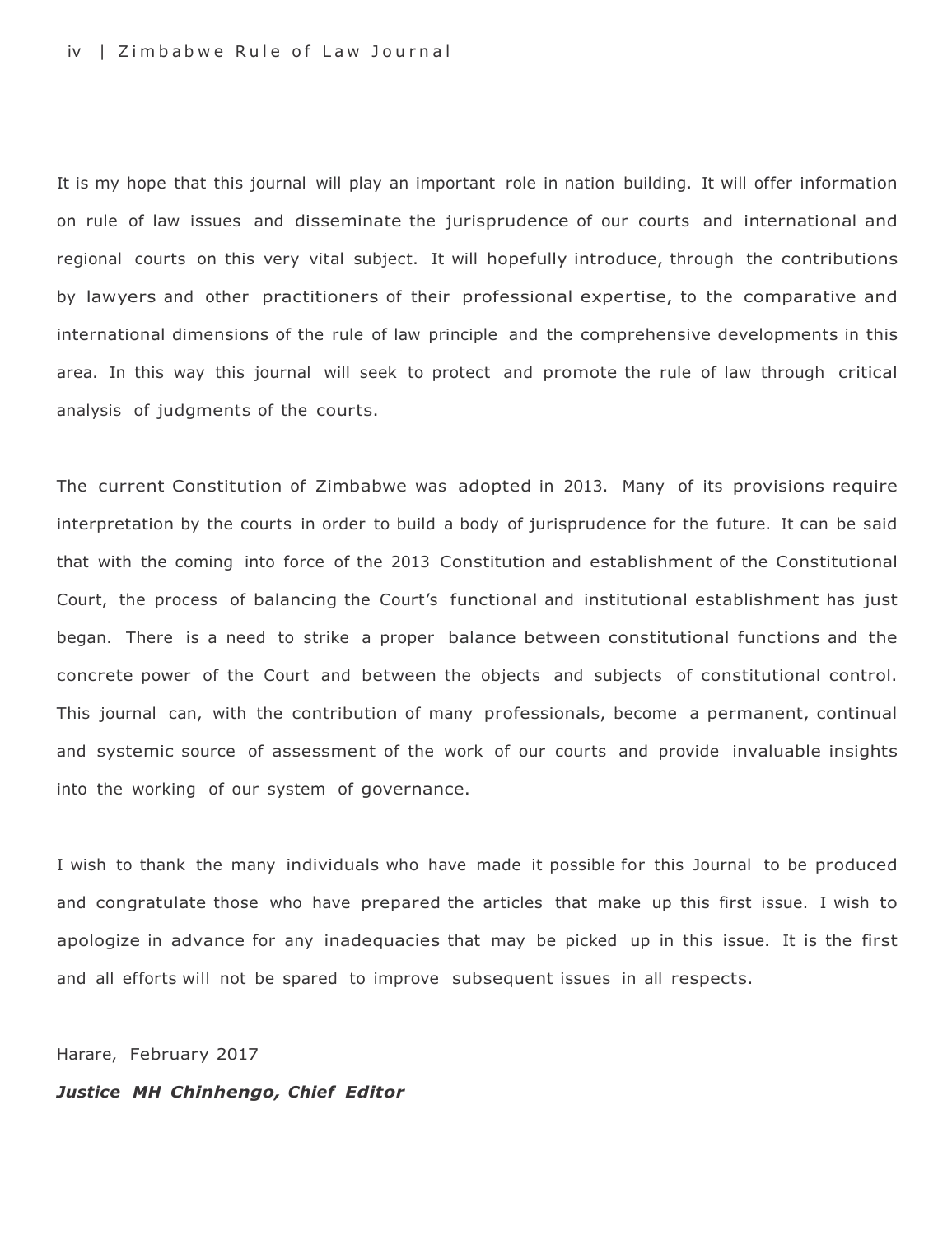### **ASSESSING THE JUSTICE DELIVERY MANDATE OF THE JUDICIAL SERVICE COMMISSION IN ZIMBABWE'S CONSTITUTIONAL FRAMEWORK**

#### *James Tsabora<sup>1</sup> and Shamiso Mtisi<sup>2</sup>*

#### **Abstract**

The judicial service commission has emerged as one of the most integral institutions in constitutional and democratic states that respect the ideals of the rule of law and constitutionalism. As an institution therefore, a judicial service commission is a critical functionary in a constitutional state; it oils the wheels and fuels the engine of justice. Its integrity and status in a constitutional democracy derives, not only from the nature of its mandate, but also from the manner of its constitution, composition, appointment and most importantly, the scope of its powers. Generally, the mandate of the judicial service commission is to promote judicial independence, which is a fundamental facet in ensuring the rule of law and constitutionalism. Indeed, important debates on the rule of law and constitutionalism have invariably included the contribution of judicial institutional systems in the promotion or erosion of the rule of law and democracy in a constitutional society. Such debates necessarily take new twists and turns with the substitution of a constitutional framework by another.

This article explores the constitutional mandate of Zimbabwe's Judicial Service Commission, and makes the finding that this Commission is vital in the promotion of judicial independence, in safeguarding democracy, and in entrenching constitutionalism in Zimbabwe. It further observes that in view of Zimbabwe's long road to democracy and judicial independence, the Commission can only be applauded and given time to consolidate its true status and position in Zimbabwe's justice administration system.

#### **1. Introduction**

The Judicial Service Commission (JSC) is positioned at the fulcrum of the justice administration

<sup>&</sup>lt;sup>1</sup> James Tsabora LLB (University of Zimbabwe), LLM (University of KwaZulu-Natal) PhD Law (Rhodes University); Lecturer, Faculty of Law, Midlands State University, Gweru.

<sup>&</sup>lt;sup>2</sup> Shamiso Mtisi LLB (University of Zimbabwe), LLM Cand. (Midlands State University), Head of Programs, Zimbabwe Environmental Lawyers Association, Harare.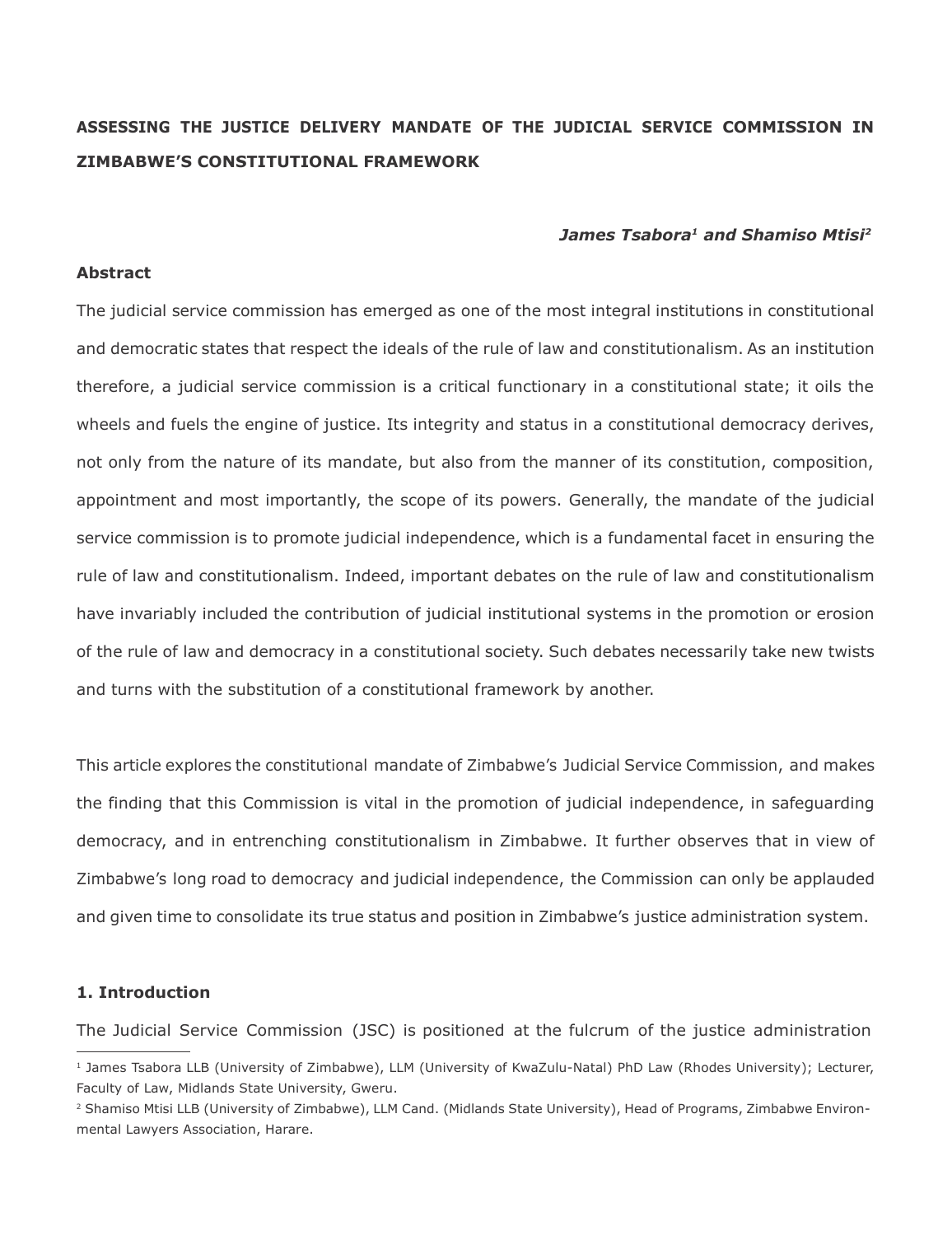system in Zimbabwe. Its mandate is both regulatory and administrative, and is expected to promote constitutionalism by being independent, impartial, accountable, and efficient as well as through its capability to instill public confidence. These mandates are critical in view of the greatest danger faced by contemporary African democracies, being the subsuming of judicial service commissions as arms or extensions of the executive. This consequently translates to a reality where justice equates to the wishes and whims of the executive, with for instance, the appointment of judges being based not on merit but on political grounds of loyalty.<sup>3</sup> Accordingly, one of the most problematic questions in contemporary African judicial systems is how the JSC could effectively discharge its justice delivery and administration mandate without political interference. This question is central to the major arguments fostered in this paper.

Structurally, these arguments are presented in four layers of analysis. The first layer of analysis is the applicable legal framework, including the 2013 Constitution, the Judicial Service Act, the Judicial Service Regulations and the Judicial Service (Code of Ethics). This legal framework establishes the JSC institutional system and illustrates its structure, mandate, powers and limitations. Within the legal framework are different strands of inquiry that will be analysed such as composition of JSC, judicial appointment, tenure of office, removal and resource availability among others. The second level of inquiry is the contribution of the JSC to judicial independence. Measured against international instruments and national legislation, there is need to assess how far the JSC has advanced the principle of judicial independence, which is central to constitutionalism and judicial integrity. The third component will be an assessment of the practical challenges faced by the JSC since its inception in Zimbabwe. The final component suggests possible ways of alleviating some of the challenges, and a statement of recommendations that can be adopted to enhance the capacity of the JSC to effectively discharge its constitutional mandate.

<sup>&</sup>lt;sup>3</sup> J.B Diescho "The Paradigm of an Independent Judiciary: Its History, Implications and Limitations in Africa", in N. Horn and A Bosl (ed) "The Independence of the Judiciary in Namibia" (2008) Konrad Adenauer Foundation (Macmillan Educational Namibia) 35.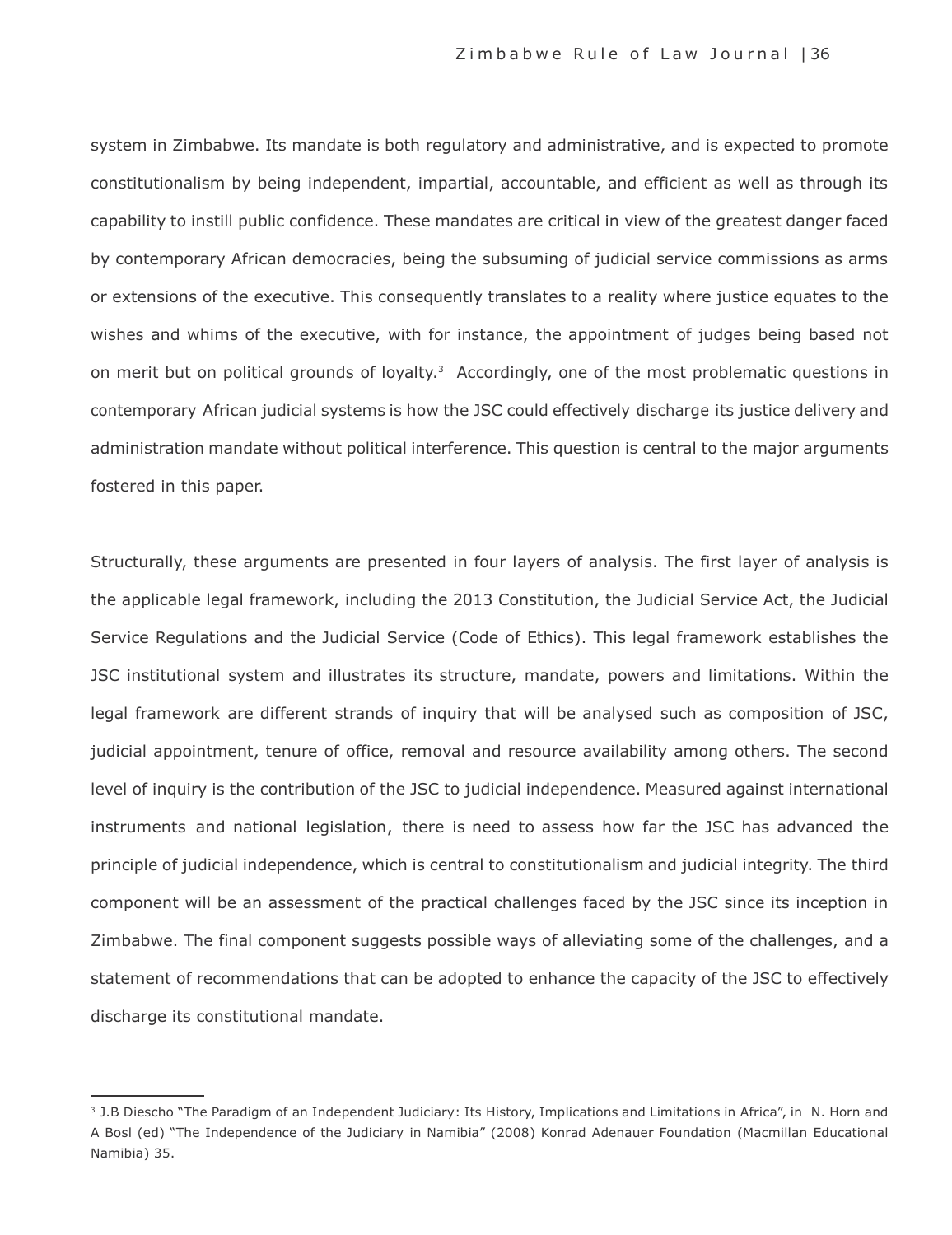#### **1.2 Why is a Judicial Service Commission necessary?**

In the Zimbabwean context, the JSC is generally understood as the body responsible for the administration of justice.<sup>4</sup> However in practice, the JSC has advisory, supervisory and regulatory mandates which enable the judiciary to function efficiently and deliver its constitutional functions<sup>5</sup>. The JSC's administrative role extends beyond mere provision of stationery and salaries; it now extends to judicial selection processes through conducting public interviews and even making regulations governing the judiciary with the approval of the Minister of Justice, Legal and Parliamentary Affairs. 6 Further, and more substantively, it is now the appointing authority for magistrates in Magistrates' Courts.<sup>7</sup>

It appears that, in other countries the functions of judicial service commissions similarly extend beyond administrative duties. According to Manyatera and Fombad, the emerging trend is that JSCs are becoming increasingly popular and an important feature of most judicial appointment systems in both civil and common law jurisdictions.<sup>8</sup> The authors cite several jurisdictions that have adopted either judicial selection commissions or judicial services commissions.9 The use of judicial appointment commissions might reduce political patronage through use of open and transparent mechanisms in the appointment process.<sup>10</sup> However, all this depends on the surrounding or enabling political or governmental system. As Manyatera and Fombad were quick to note, the existence of JSCs do not necessarily translate to effective and transparent justice delivery by the judiciary; much depends on the composition and competencies of the commission, $11$  with these commissions faring much better

<sup>4</sup>The Judicial Service Commission was first introduced into Zimbabwe's Lancaster House Constitution by Constitutional Amendment Act No.23 of 1987 (the 7th Constitutional Amendment).

<sup>5</sup>This was confirmed in the case of *Judicial Service Commission v Ndlovu and Others* HB 172/13 in which Justice Moyo stated that the Judicial Service Commission does the administrative work leading to the appointment of judges.

<sup>6</sup> On making regulations see Section 190(3) of the Constitution of Zimbabwe

<sup>7</sup> Section 181(3) of the Constitution of Zimbabwe

<sup>8</sup>See generally G. Manyatera and C.M Fombad "*An Assessment of the Judicial Service Commission in Zimbabwe's New Constitution"* (2014), XLVII Comparative and International Law of South Africa 2-9

<sup>9</sup> Manyatera and Fombad op cit note 6) 6-7; cited the example of UK, USA, South Africa and some countries in Anglophone Africa as well as Latin American countries such as Argentina, Bolivia, Colombia, Costa Rica, Ecuador, El Salvador, Guatemala, Mexico, Panama and Paraguay among others.

<sup>10</sup> Manyatera and Fombad (op cit note 6) at 8

<sup>&</sup>lt;sup>11</sup> Manyatera and Fombad (op cit note 6) at 3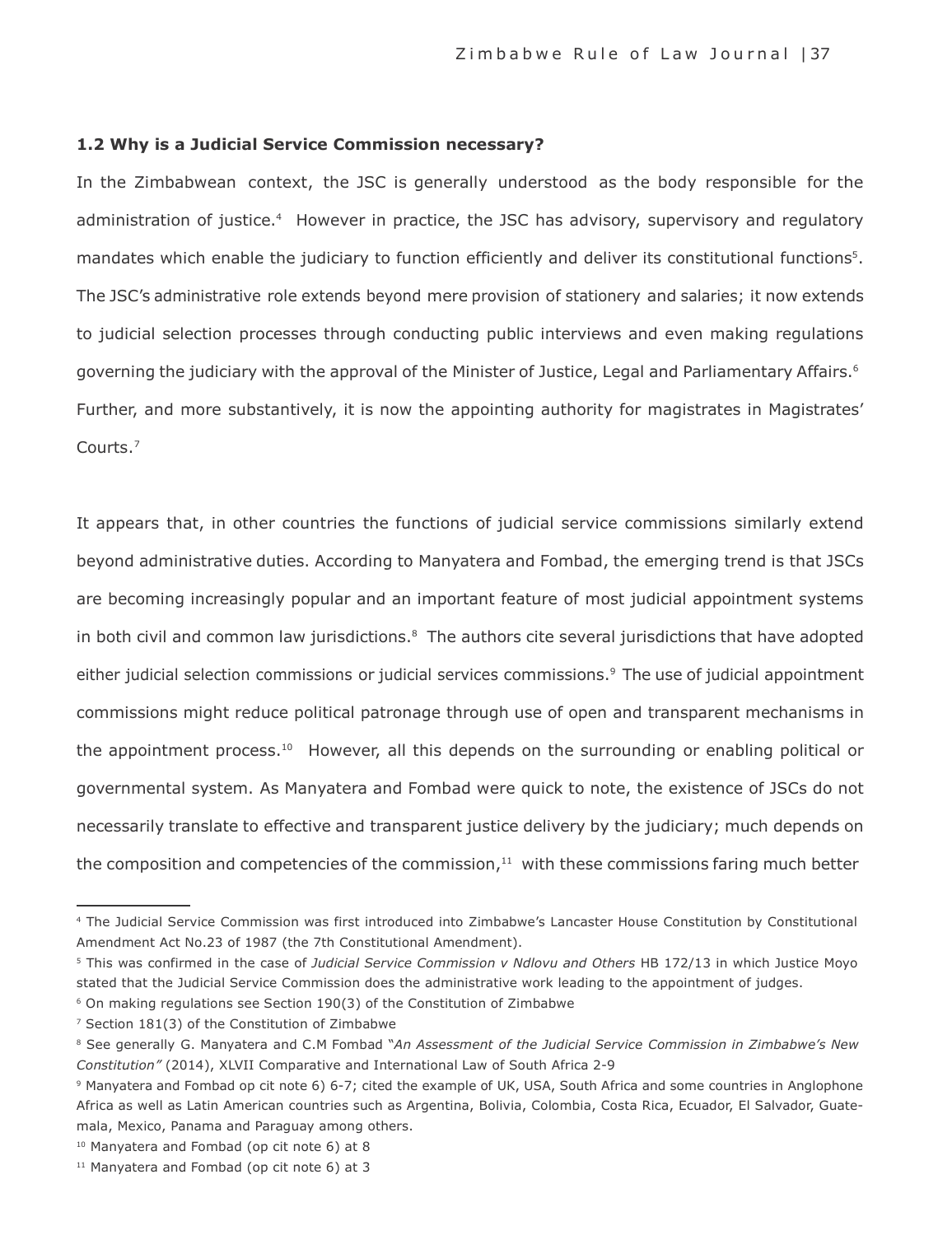in political contexts which respect and uphold the rule of law. 12

This is confirmed by international soft law principles that recognise the use of commissions. A good example is the Latimer House Guidelines on the Independence of the Judiciary, which states that a judicial service commission should be established by the Constitution or by statute, with a majority of members drawn from the senior judiciary.<sup>13</sup> Similarly, the Beijing Statement of Principles of the Independence of the Judiciary also recognise the consultation of JSCs in making appointments and, further, that such commissions should include representatives of higher courts and legal practitioners to ensure judicial competence, integrity and independence.<sup>14</sup>

#### **1.3 The constitutional mandate of the Judicial Service Commission in Zimbabwe**

Pursuant to constitutional best practises and international standards, Zimbabwe made specific provision for the functions of the JSC in the 2013 Constitution. This is clearly in line with the Latimer House Guidelines which state that judicial appointments should be made by a JSC established by the Constitution or statute.

The Judicial Service Commission is accordingly established in terms of Section 189 of the Constitution. Under the old Lancaster House Constitution, the JSC had been established in terms of Section 84 whose role was to be consulted by the President and recommend appointment and removal of judges. <sup>15</sup>

Section 190(2) of the 2013 Constitution establishes the primary responsibility of the JSC, and states that, "*the Judicial Service Commission must promote and facilitate the independence and accountability of the judiciary and the efficient, effective and transparent administration of justice in Zimbabwe, and has all the powers needed for this purpose"* (emphasis added). Further, section 190(3) proceeds

<sup>&</sup>lt;sup>12</sup> Manyatera and Fombad (op cit note 6) at 9

<sup>&</sup>lt;sup>13</sup> The Latimer House Guidelines on the Independence of the Judiciary (2008)

<sup>14</sup> Article 15 of the Beijing Statement of Principles of the Independence of the Judiciary in the LAWASIA Region 1995.

<sup>15</sup> See generally Brian Crozier 'Courts and Judiciary Under a New Zimbabwe Constitution' in N. Kersting (ed)

*Constitutional in Transition Academic Inputs for a New Constitution in Zimbabwe*, FES, 2005, 279.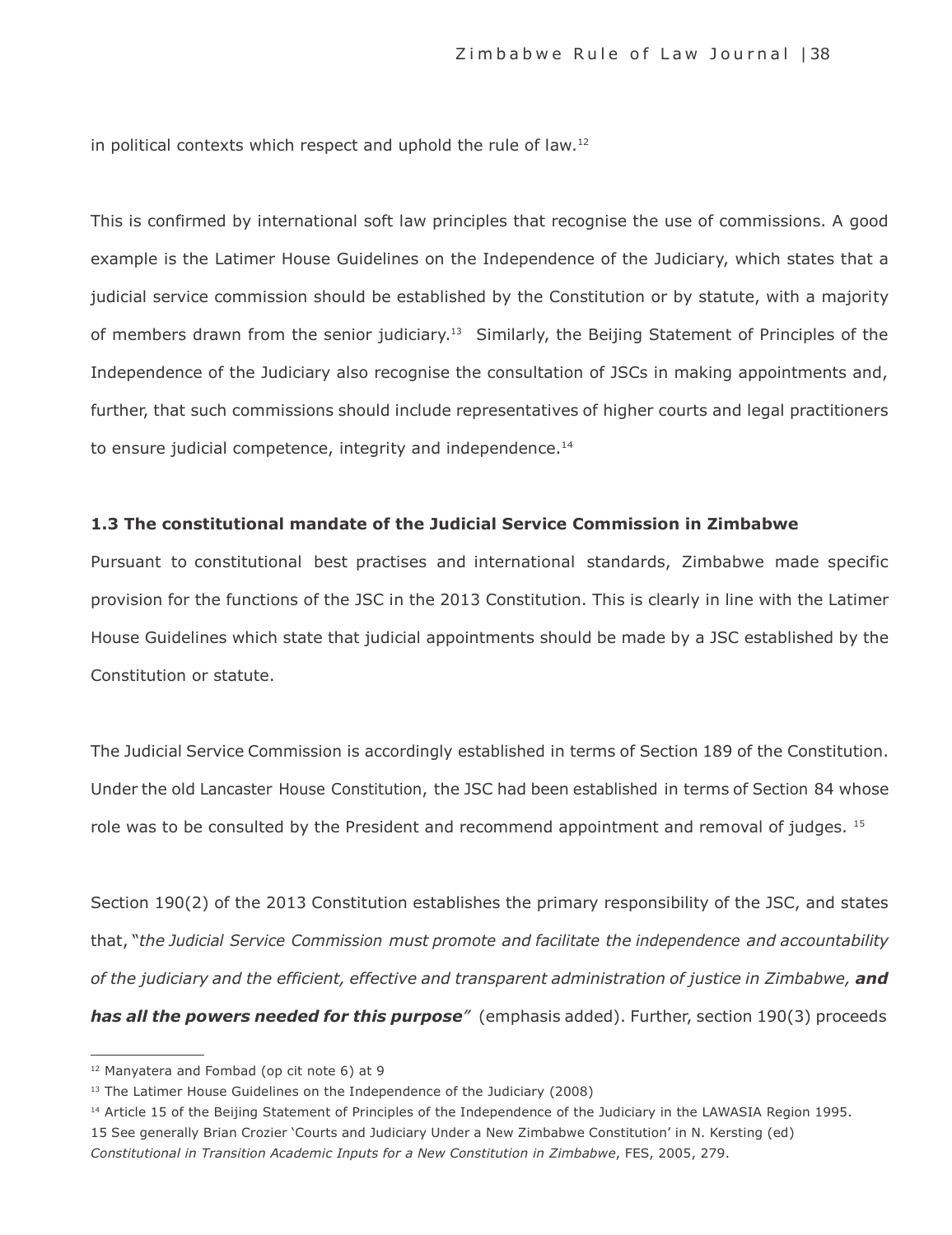to provide that the Judicial Service Commission, *with the approval of the Minister responsible for justice* may make regulations. Moreover, section 190(4) provides for the passage of an Act of Parliament that may confer on the JSC functions in connection with the employment, discipline and conditions of service of persons employed in the higher courts. These provisions have deep implications and need to be clearly analysed and examined.

#### **1.3.1 Comment**

Under the 2013 Constitution, the JSC appears to be a *constitutionally entrenched body* responsible for matters relating to the judiciary and the administration of justice.<sup>16</sup> It may be submitted that this entrenchment is general, not specific, and this is strongly supported by a closer reading and contextual analysis of the whole Constitution. It may also be argued that what the constitution did was to merely establish the JSC and set out its functions. The concept of constitutional entrenchment connotes inclusion of provisions in the Constitution that are deliberately and exceedingly difficult or almost impossible to amend. Section 190 that establishes the JSC is not one of the specially protected clauses or strongly entrenched clauses in the constitution such as the Bill of Rights, the land provisions as well as term limits for public office.<sup>17</sup> Those provisions are the 'entrenched' provisions of the Constitution and would demand, for instance, a referendum to be changed, while the rest of the constitutional provisions including the provision establishing the JSC only require 90 days notice, public views and a two-third majority vote in parliament to be changed, an easy task if a ruling political party commands more than two-thirds majority in Parliament. To that extent therefore, the JSC is not a specifically 'entrenched' constitutional institution.

The second point of inquiry is the mention in the Constitution that the JSC has "*…all powers needed*" for the purpose of discharging its constitutional mandate referred to in section 190(2). If measured against the powers of the executive, one may come to the conclusion that the JSC does not have all the powers. This conclusion can be reached after assessing the powers of the Minister and the role

<sup>16</sup> See section 189 of the Constitution of Zimbabwe, 2013; See also Manyatera and Fombad (op cit note 6) at 19.

<sup>&</sup>lt;sup>17</sup> Section 328 provides for the Amendment of the Constitution.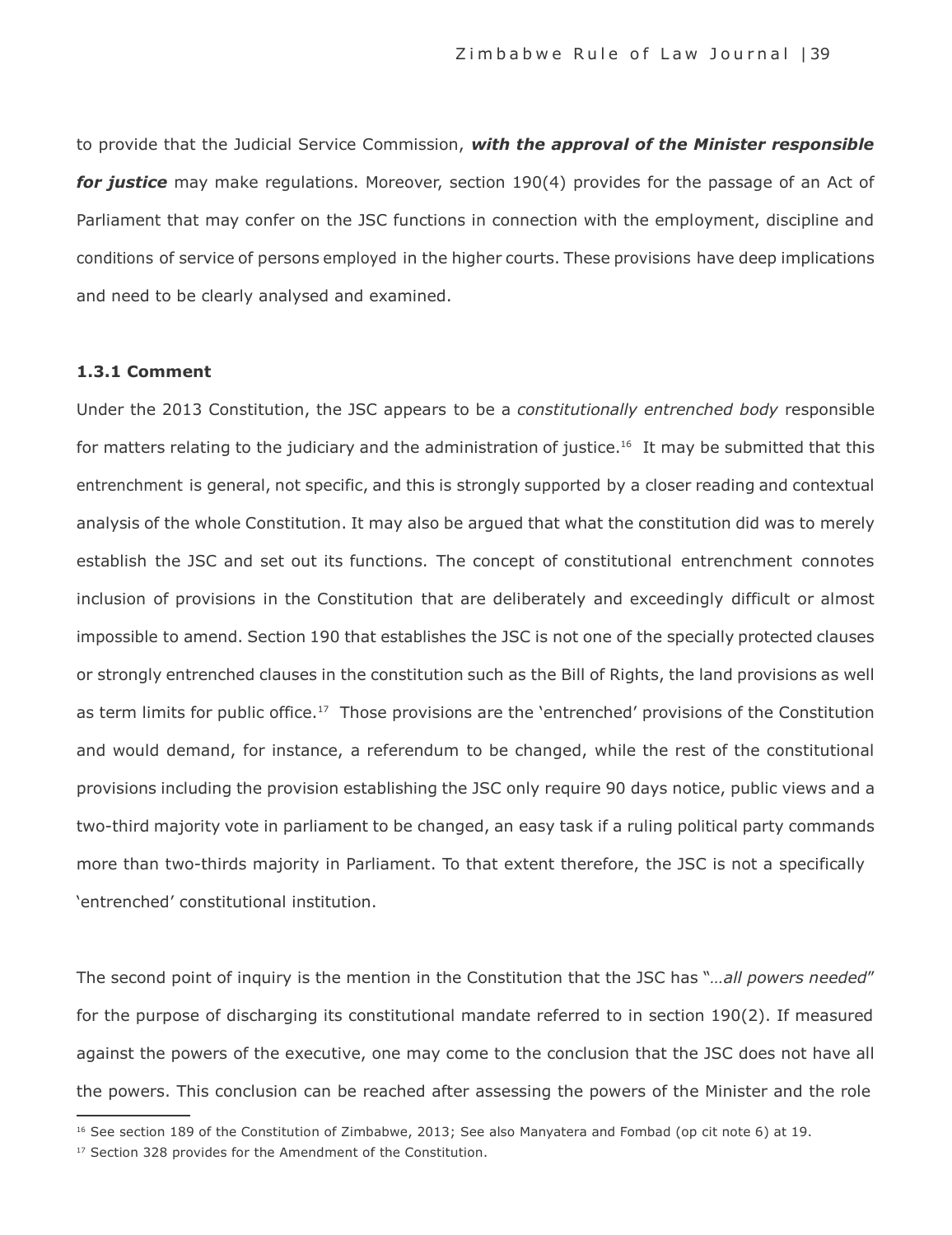of Parliament as stated respectively in section 190(3) and (4). The Minister has power to approve regulations made by the JSC. The fact that the JSC can make regulations does not mean that they will automatically pass into law. They require Ministerial approval and if the Minister does not approve them it means the regulations will not be passed. This means that the Constitution came close to granting the JSC law-making powers, but did not go far enough. Further, if Parliament feels threatened by the JSC it may pass an Act that does not provide adequate protections for employment, discipline and conditions of service of persons employed by the courts as contemplated in Section 190(4). Cumulatively, the powers of the executive and even the legislature in the Constitution whittle down the powers granted by the "*all powers needed for the purposes*" provision.

#### **1.3.2 Other functions and contextual aspects on the role of JSC**

It is important to state that the functions and responsibilities of the JSC should be understood in the context of the whole Constitution. This is because, unlike other commissions in the Constitution, the JSC is an institution that directly safeguards democracy, constitutionalism and the rule of law. In this regard, the fact that JSC is responsible for facilitating and promoting judicial independence, impartiality, integrity as well as effective and efficient delivery of justice means that it is also concerned with promoting the founding values and principles stated in s 3 of the Constitution. In particular the following values and principles are key; the supremacy of the Constitution, the rule of law, fundamental human rights and freedoms, equality of all human beings, good governance and transparency and accountability. These values tie in very well with the concept of judicial independence which is espoused in s 164 of the Constitution. Section 164 (1) states that the courts are independent and subject only to the Constitution and the law, which they must apply impartially, expeditiously and without fear, favor or prejudice. Section 164(2) goes on to state that the independence, impartiality and effectiveness of the courts are central to the rule of law and democratic governance. In this equation it is evident that the JSC should be at the centre of promoting judicial independence, impartiality and effectiveness. It has been observed that rigorous application of rule of law is the bedrock of a democratic society and if the rule of law is to be upheld,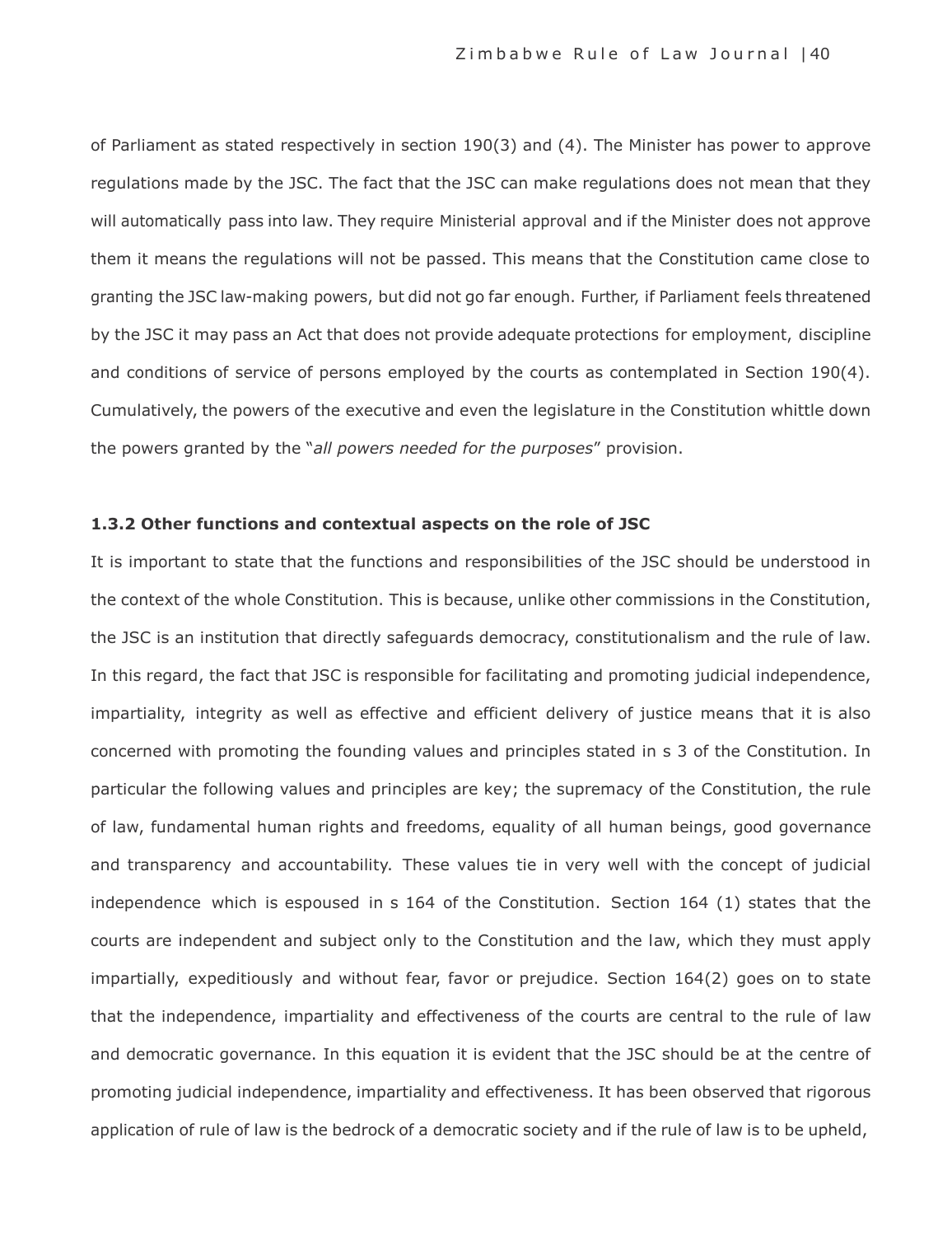it is essential that there should be an independent judiciary to scrutinise the actions of government and ensure they are lawful.18 Even the Bangalore Principles of Judicial Conduct states in its preamble that a competent, independent and impartial judiciary is essential if the courts are to fulfill their role in upholding constitutionalism and the rule of law. 19

#### **1.4 The JSC and the legal framework**

Under the 2013 Constitution, the JSC clearly has the power to drive and implement judicial reforms.<sup>20</sup> However, as highlighted above, the mandate of the JSC to make regulations has to be exercised with the approval of the Minister of Justice.<sup>21</sup> When the JSC was established (under the Lancaster House Constitution), it had no secretariat and had to meet only when the need arose<sup>22</sup> but, despite the lack of secretariat, there were a number of developments between 2006 and 2014 that positively enhanced its justice delivery mandate. These include the passage of the Judicial Service Act in 2006, the Judicial Service Regulations in 2012 and the Judicial Service (Code of Ethics) Regulations in 2014. These statutes were essential to give effect to the constitutional mandates and functions of the JSC and, most importantly, in promoting judicial independence. A short analysis of some of these laws is therefore apposite.

The Judicial Service Act [*Chapter 7:18*] was passed in 2006, giving effect to section 91(1) of the old Constitution. Section 5 (1) of the Act outlined the functions of JSC to include fixing conditions of service, administering and supervising the judicial service, appointing persons and exercising disciplinary powers among other functions. However, there might be need to amend the Judicial Services Act so that it clearly captures the functions of the JSC as currently reflected in the Constitution. This is simply because the Act predates the 2013 Constitution, and does not clearly emphasize the JSC role

<sup>&</sup>lt;sup>18</sup> Lord Phillips 'Judicial Independence' [http://www.ucl.ac.uk/constitution-unit/events/judicial-independence-events/lord](http://www.ucl.ac.uk/constitution-unit/events/judicial-independence-events/lord-)phillips-transcript.pdf, accessed 2 November 2015

<sup>19</sup> The Bangalore Principles of Judicial Conduct, 2002

<sup>20</sup> See generally, Chief Justice G. Chidyausiku "*The Role of Judicial Service Commissions in Enhancing Judicial Independence and Ensuring the Right to a Fair Trial*", (27 -30 August 2015), paper presented during the Southern Africa Chief Justices Forum Annual General Meetings and Conference, 4

<sup>&</sup>lt;sup>21</sup> Section 190(3)

<sup>22</sup> Chief Justice Chidyausiku op cit note 18 at 4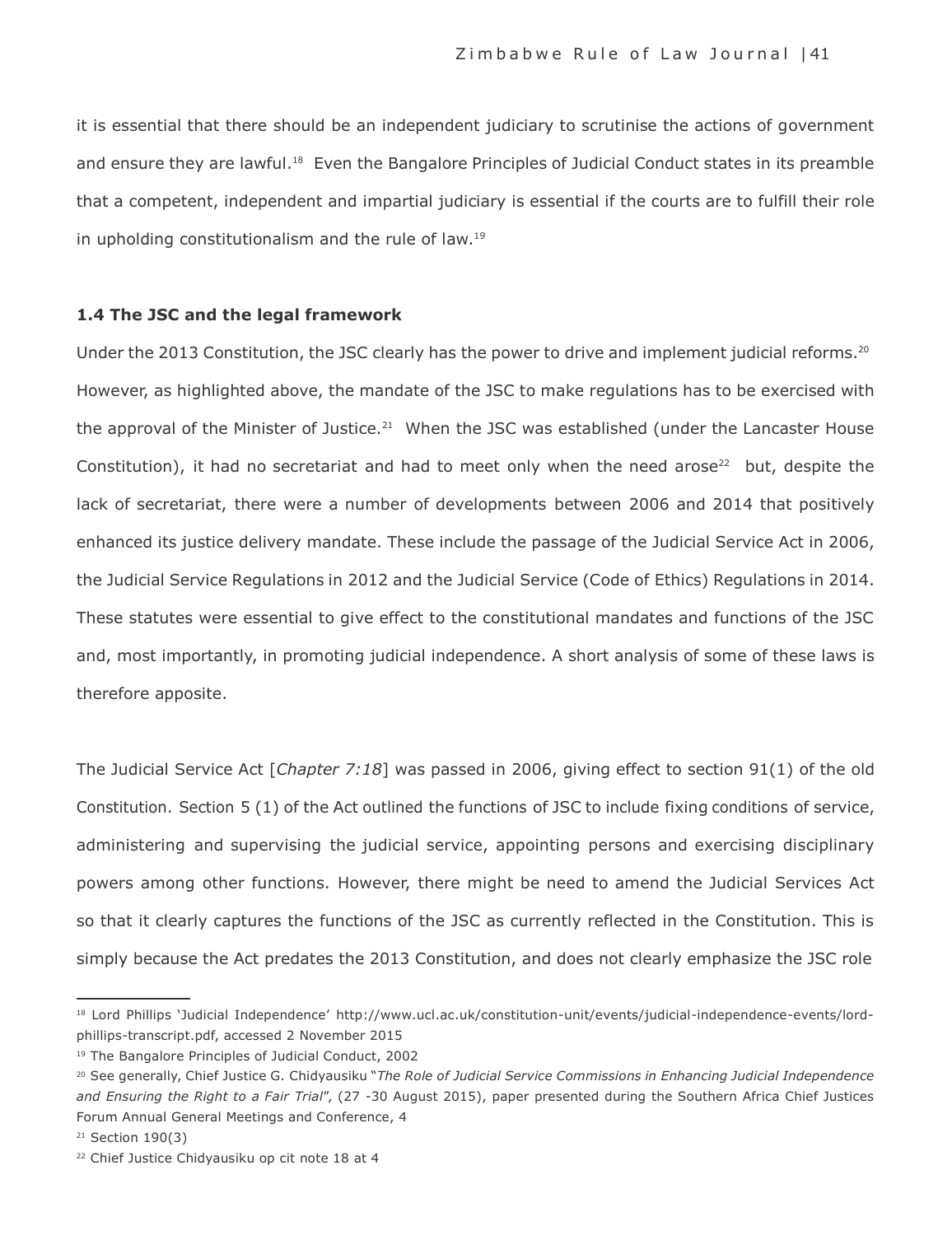of promoting and facilitating the independence and accountability of the judiciary and the efficient, effective and transparent administration of justice in Zimbabwe, as prescribed in Section 190 of the new Constitution.

In much the same light, the Judicial Service (Code of Ethics) Regulations were passed in 2012, and similarly predate the 2013 Constitution. However, it is one of the key achievements of the JSC to date due to the establishment of a comprehensive framework on procedures for appointment and recruitment of judicial members, performance, resignation, termination of employment and salaries. Generally, under the Regulations, in order to promote efficiency and effectiveness, the JSC is required to recruit members with knowledge and ability about the task, relevant experience and requisite qualifications and qualities.<sup>23</sup> Therefore, recruitment is based on merit.<sup>24</sup> On disciplinary issues and procedures,<sup>25</sup> the important aspect is what constitutes acts of misconduct. Some of the acts of misconduct include absence from duty, failure to perform duties, negligence, inefficiency or incompetence, sexual harassment and corruption or dishonesty.<sup>26</sup> These Regulations clearly indicate that the JSC has made significant efforts, at least from a legislative perspective, to contribute to judicial independence, impartiality and integrity. The language used in the "code of ethics" is also in accord with international soft law principles and guidelines on judicial service commissions and judicial independence.<sup>27</sup>

#### **2. Contribution of JSC to judicial independence: theory and practice**

#### **2.1 Conceptual meaning and scope of judicial independence**

A conceptual analysis of judicial independence is important at this point in order to fully assess how the JSC has contributed to judicial independence. The independence of the judiciary is pivotal to the protection of human rights<sup>28</sup> and instrumental in the pursuit of constitutional values and the

<sup>23</sup> Section 3

 $24$  Section 3 (2)

<sup>25</sup> Section 45 -46

<sup>26</sup> Third Schedule to Section 45

<sup>&</sup>lt;sup>27</sup> Bangalore Principles op cit note 17; Latimer House Guidelines op cit note 11

<sup>28</sup>L.Chiduza "*Towards the Protection of Human Rights. Do the new Zimbabwean Constitutional Provisions on Judicial*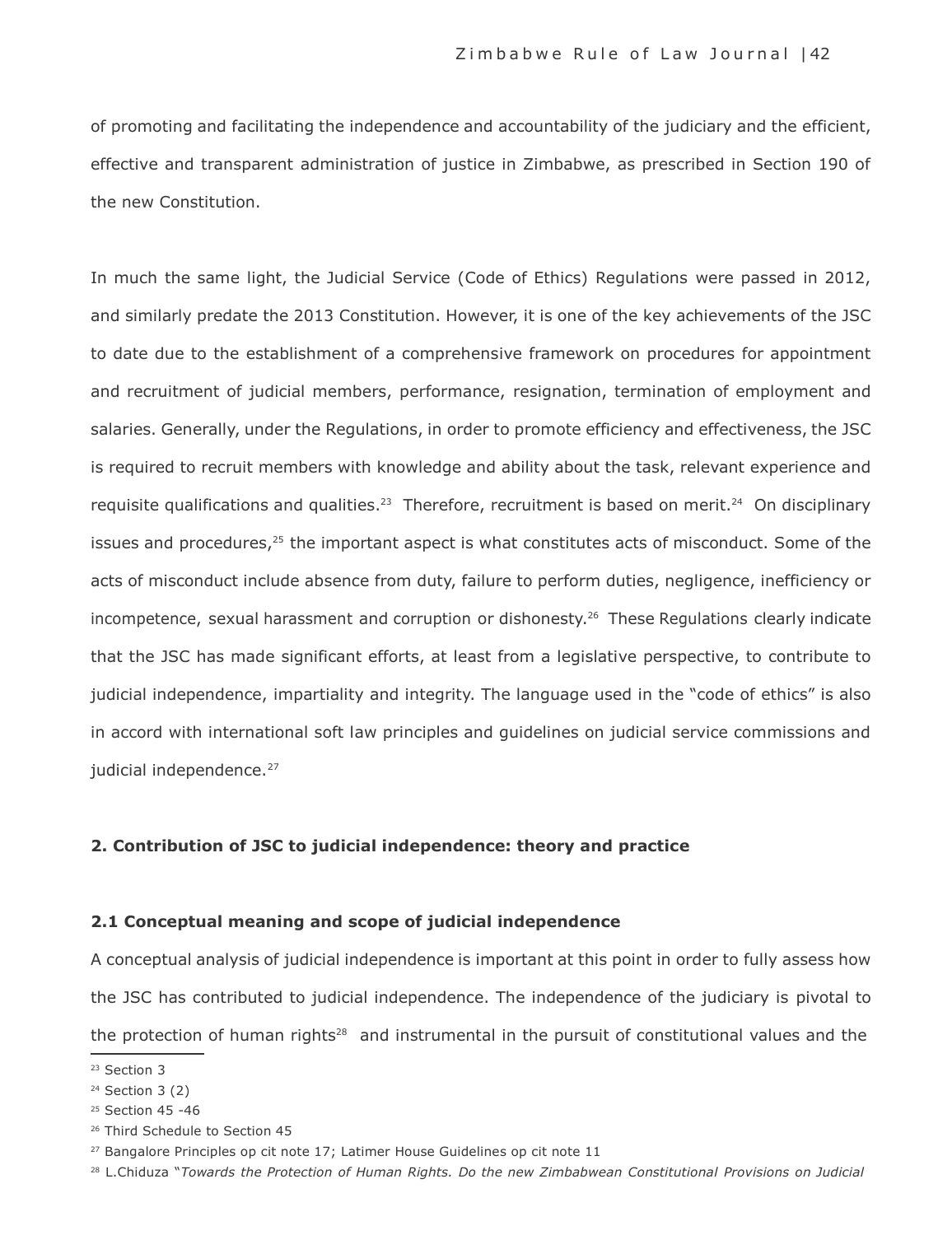rule of law.<sup>29</sup> As a starting point, judicial independence was one of the concepts associated with the separation of powers doctrine in the writings of the French jurist, Montesquieu in the second half of the 18th century.<sup>30</sup> The basic importance of judicial independence is that it is a balancing power on the exercise of power by the other two arms of government, namely the executive and the legislature.<sup>31</sup>

In principle this means that some constitutional guarantees and safeguards are important to protect the judiciary from interference by the executive. In that regard the words of Judge 'O' Linn in the Namibian case of *S v Heita* are most apposite. The learned judge stated that

*"… the judiciary has no defence force or police force. They are not politicians. They cannot descend to the arena to defend themselves….precisely because they cannot protect themselves, unscrupulous persons may exploit this weakness by scandalising the court…"* <sup>32</sup>

At the international level, judicial independence has been recognised in many instruments, and the emphasis has been on the need for competent, independent and impartial tribunals or courts.<sup>33</sup> Further, judicial independence has been characterised as having two components or two separate pillars, namely institutional independence and individual independence.<sup>34</sup> It manifests itself through several essential criteria that include security of tenure, integrity, impartial judicial appointments and dismissal mechanisms as well as ability of the judiciary to manage its own budget and administration of the

*Independence Suffice*" (2014) PER/PELJ (17) 1.

<sup>29</sup> J. Ferejohn "Dynamics of Judicial Independence: Independent Judges, Dependent Judiciary" (November, 1998) 7; http:// [www.usc.edu/dept/law/symposia/judicial/pdf/ferejohn.pdf](http://www.usc.edu/dept/law/symposia/judicial/pdf/ferejohn.pdf), accessed 2 November 2015

<sup>30</sup> See generally O.C Ruppel "*The role of the Executive in Safeguarding the Independence of the Judiciary in Namibia*" (2008) [http://www.kas.de/upload/auslandshomepages/namibia/Independence\\_Judiciary/ruppel.pdf,](http://www.kas.de/upload/auslandshomepages/namibia/Independence_Judiciary/ruppel.pdf) accessed 2 November 2015 <sup>31</sup> N. Horn and A Bosl (ed) "The Independence of the Judiciary in Namibia" (2008) 10 Konrad Adenauer Foundation, Macmillan Educational Namibia

<sup>32</sup> *S v Heita* (1992) 3 SA 785 (NmHC)

<sup>33</sup> See Article 19 of the Universal Declaration of Human Rights 1948, Article 14 of the International Covenant on Civil and Political Rights 1966 and Article 7 of the African Charter on Human and Peoples' Rights. The treaties recognise the right of every person to equality and to a fair and public hearing by an independent, competent and impartial tribunal or judiciary established by law.

<sup>34</sup>International Bar Association "*Beyond Polokwane: Safeguarding South Africa's Judicial Independence*" (July 2008) 20; [http://www.ibanet.org/Article/Detail.aspx?Ar](http://www.ibanet.org/Article/Detail.aspx)ticleUid=B2397A56-9D7C-4990-9B57-2749409604A5; accessed 3 November 2015; also see generally the words of Justice Parker in Jacob Alexander v The Minister of Justice and others (Unreported case) HC of Namibia Case No. A210/2007 and Value 1 of The Bangalore Principles of Judicial Conduct, 2002.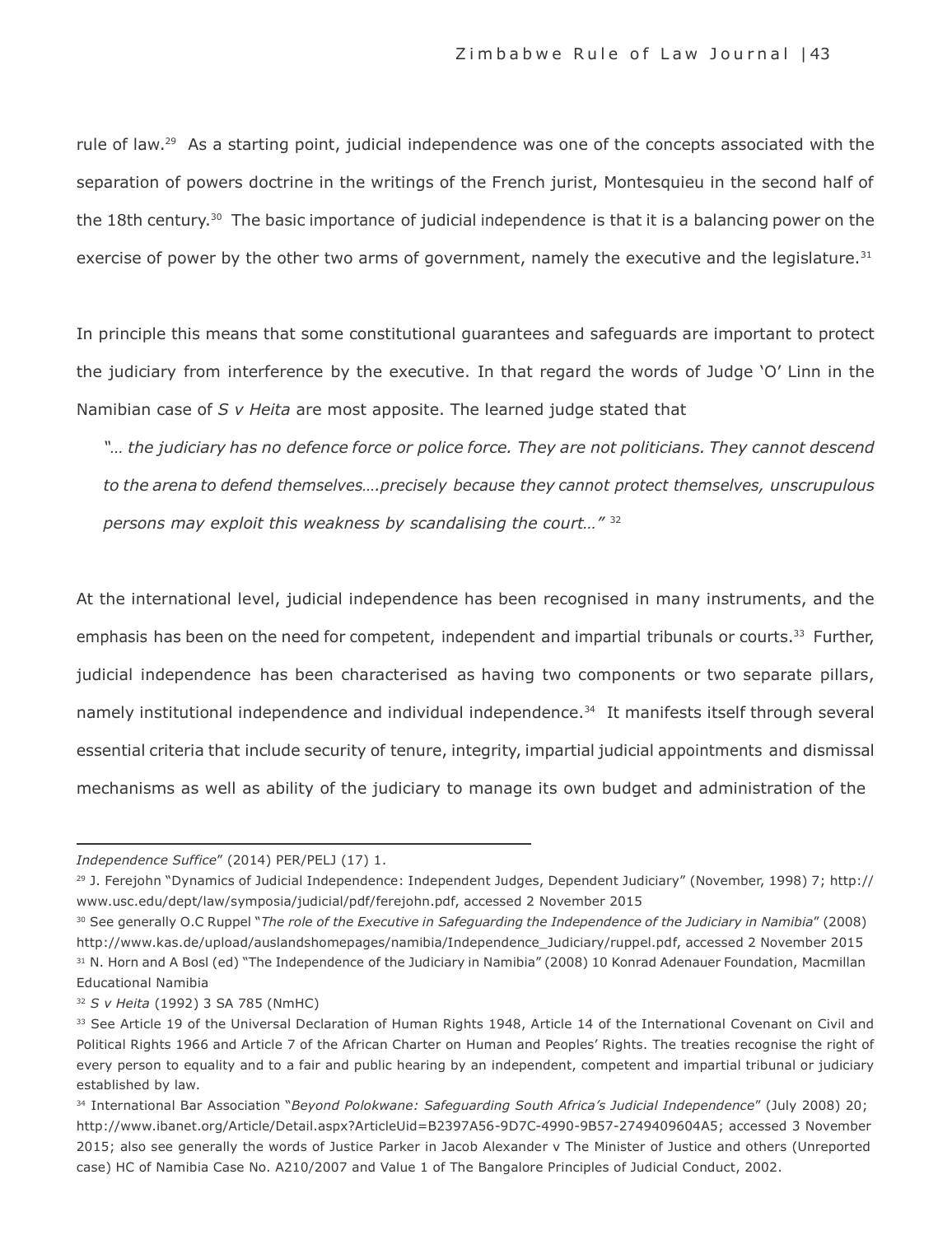courts. <sup>35</sup>Financially, a restricted budget, for example, can create inefficiency and affect independence and this will eventually lead to the manipulation of the judiciary by the executive.<sup>36</sup>

However, it has been stated that there is an exception to the rule of judicial independence which exists for purposes of facilitating the achievement of the mandate of the judiciary.<sup>37</sup> The exception is the requirement that the state should take measures to protect the judiciary and, in fact, the executive is legally obliged to protect the judiciary.<sup>38</sup> John Ferejohn candidly stated that, even if judges enjoy some insulation from political intrusions, the Constitution ensures that the institutions within which they work, i.e. the courts, remain remarkably dependent on executive power-wielding officials.<sup>39</sup> This is because the courts rely on parliament and government for implementation of judicial decisions, allocation of funds and passage of laws. This portrays a necessary linkage between the judiciary and the executive. If the limits and scope of this necessary linkage is not properly established, the legislature, for instance, can interfere with judicial independence by passing legislation to limit the jurisdiction of the courts if they feel threatened.<sup>40</sup>

#### **2.2 Analysis of the legal functions of JSC in promoting judicial independence**

As observed above, the concept of judicial independence has significant meaning and relevance for promoting the rule of law and constitutionalism in Zimbabwe. For a start, the JSC itself is at the centre of promoting judicial independence as stated in s 190 (2) which states that the JSC must promote and facilitate the independence, accountability, and the effective and efficient administration of the judiciary. Such a mandate supposes that the JSC should promote the practical application of s 164(1)

<sup>39</sup> J. Ferejohn op cit note 27 at 6

<sup>35</sup> See generally M. Diibotelo (Chief Justice of Botswana) (August 2015) "*Importance of Appointment Procedures in ensuring judicial Accountability and Independence of the Bench*" paper presented during The Southern Africa Chief Justices Forum Annual General Meeting and Conference held at Victoria Falls from 27 – 30 August 2015

<sup>36</sup> See generally O.C Ruppel op cit note 28 at 224

<sup>37</sup> Op cit note 28 at 219

<sup>38</sup> Op cit note 28 at 219

<sup>&</sup>lt;sup>40</sup> In Zimbabwe during the height of the land invasions and land reform programme, government passed Constitutional Amendment No. 17, through insertion of Section 16B in the old Constitution, now Section 72 (3)(b) in the new Constitution which ousted the jurisdiction of the courts after a string of Supreme Court decisions based on discrimination, inequality. See generally, *Commercial Farmers Union v Minister of Lands and Others* 2000 (2) ZRL 469 (S)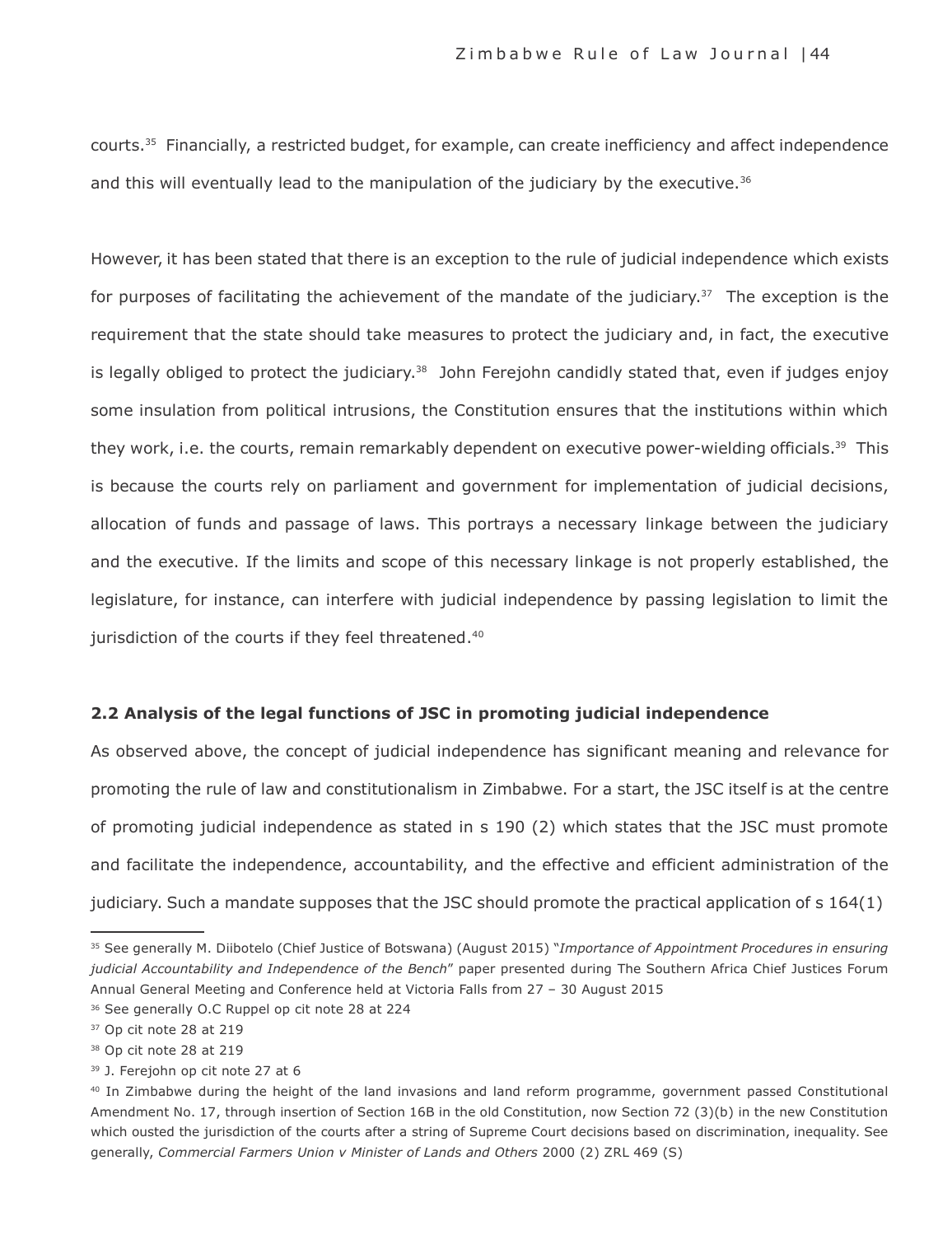which states that courts are independent and are subject to the Constitution and law which they must apply impartially, expeditiously and without fear, favour or prejudice. It can also be argued that under s 164 (2) (a), the state is required not to interfere with the functioning of the courts, and the JSC has an implicit duty to ensure this is the case. Further, given its administrative functions to make the judiciary operate efficiently and effectively, the JSC has a clear duty to ensure that the state, as proclaimed in s 164 (2) (b), assists and protects courts to ensure their independence and well-being. This the JSC can do by approaching the state for adequate funding for salaries and administration costs.

Moreover, the JSC has a duty implied in s 165 to ensure that its members follow the guiding principles related to judicial independence such as to desist from any political activity, or acceptance or solicitation of any gift, loan or favour that may influence their judicial conduct.<sup>41</sup>

As indicated already, the adoption of the Judicial Service Act, the Judicial Service Regulations and the Judicial Service (Code of Ethics) Regulations has been made in order to enhance the mandate, role and responsibility of the JSC under the Constitution. There are many provisions in these Acts that have a direct bearing on judicial independence and those provisions are an expression of the commitment of JSC towards promoting judicial independence. These include personal and institutional independence, integrity, propriety, equality, impartiality and competence and diligence.<sup>42</sup> Other important aspects related to judicial independence relate to the need to curb corruption, dishonesty and involvement in political activities.<sup>43</sup> These are similar to the principles expressed in s 165. Therefore to a large extent, by including these values and principles as part of the ethics that the judiciary should abide by, the JSC's constitutional mandate of promoting judicial independence is made very clear.

#### **2.3 Composition of JSC and judicial independence**

The composition of the JSC itself, in theory and in practice, has great implications for the independence of the judiciary and its integrity. This is because if the JSC is not composed of fit and proper persons <sup>41</sup> Section 165 (5)

<sup>42</sup> Section 4

<sup>43</sup> Third Schedule to Section 45 of the Judicial Service Regulations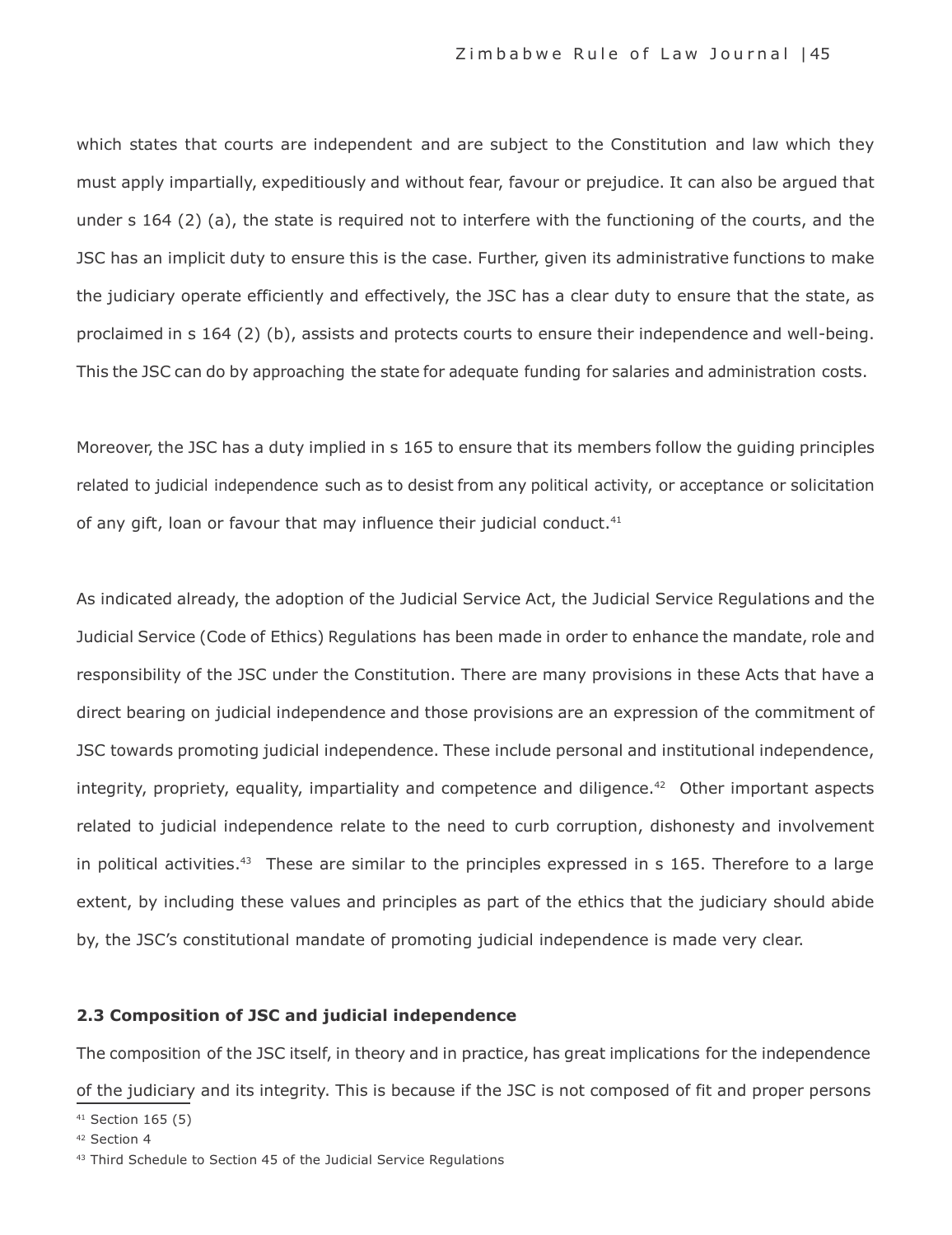or is packed with people who advance the interests of a certain faction, then this will be a threat to judicial independence. Madhuku therefore correctly notes that the extent to which the appointment of judges is free from political manipulation is largely reliant on the independence of the JSC itself.<sup>44</sup> In terms of composition, s 189 (1) states that the JSC is made up of the Chief Justice, Deputy Chief Justice, Judge President of the High Court, one judge nominated by other judges, Attorney-General, Chief Magistrate, Chairperson of the Civil Service Commission, three practicing legal practitioners, one professor or senior lecturer of law, a public accountant and a person with human resources experience. The Chief Justice presides over the meetings of the JSC.<sup>45</sup> Section 189(3) states that some members of the JSC will serve for only one non-renewable term of six years. Those that serve one term include the judge nominated by other judges, legal practitioners, law professor or lecturer, public accountant and human resources person.

An analysis of the composition of the JSC shows that there has been an attempt to promote diversity in terms of representation of various interests. Further, the inclusion of the representatives of the senior members from the judiciary and the independent legal profession goes a long way in ensuring judicial independence, integrity of the judicial sector and impartiality of judges and magistrates. Manyatera and Fombad, rightly note that such a composition might augur well for the assessment of judicial candidates as most of the members are well placed to critically scrutinise the suitability or otherwise of the candidates to the judicial office. 46

Apart from these observations, however, there are several issues to examine as they may in practice affect decisions of the JSC to effectively promote judicial independence. The first issue is that the there are two opportunities for Presidential appointment of members of JSC. These include the human resources person in terms of s 189(1) (k) and a possible appointee by the President from the academic field in terms of s 189(1) (i). Section 189(1)(i) states that one professor or senior lecturer

<sup>44</sup> L. A Madhuku (2002), *Journal of African Law* 238; see also L. Chiduza op cit note 26 at 379.

<sup>45</sup> Section 189 (2)

<sup>46</sup> Manyatera and Fombad op cit note 6 at 18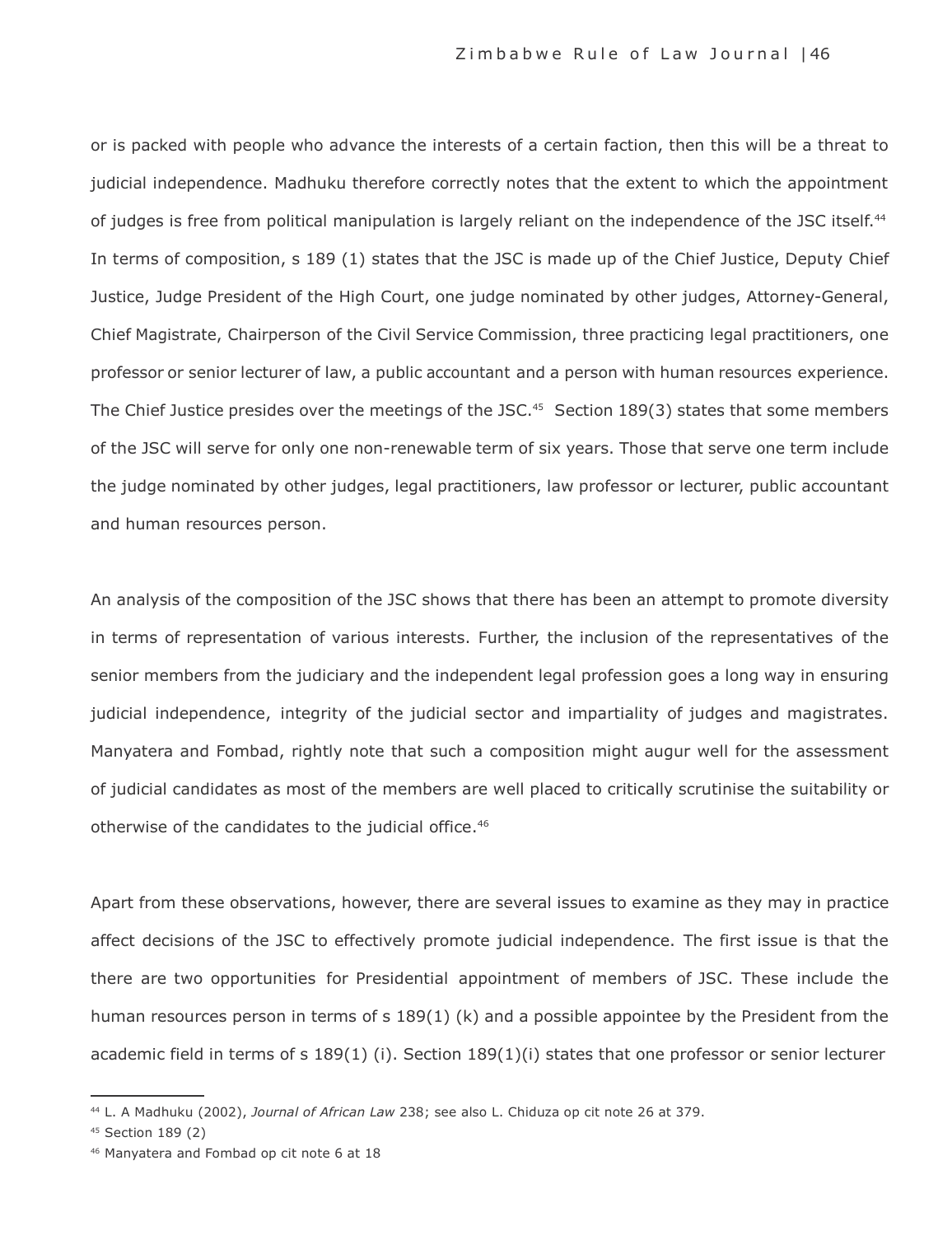of law designated by an association representing the majority of the teachers of law at Zimbabwean universities or, in the absence of such as association, appointed by the President. What is worrying about this provision is that, it is possible that such an association might not exist. If that is the case, then the President will make an appointment of a senior law lecturer or a professor to sit in the JSC for a period of six years. Section  $189(1)(i)$  and  $(k)$  are just a simple indication of how it is virtually impossible to completely exclude political appointments to the JSC.

The second point arising from Section 189 in relation to nominations by associations is that it is not clear what criteria the associations will use, within their internal systems, to select members who will sit in the JSC. Both the Constitution and the Judicial Service Act appear to be silent on the qualities and abilities of members that may be chosen to represent their associations in the JSC. The importance of this is that given the crucial role the JSC is supposed to play in the appointment, removal and administration of justice the qualities of people who should be chosen by the associations to sit in JSC should also fit within the framework of what is called a fit and proper person.

The third and somewhat worrisome point is that, as in other countries, the Chief Justice is the Chairman of the JSC. The Chief Justice already has other responsibilities including head of the Supreme Court and the Constitutional Court. There is too much concentration of powers in one individual, and there is a high chance of him failing to effectively fulfil his duties.

Comparatively, however, the South African JSC has been criticised as heavily weighted with Presidential and parliamentary appointees and in that sense, it has become too political.<sup>47</sup> This is because South Africa adopted a multistakeholder approach. The South African JSC is made up of representatives of the judiciary, legal profession, including attorneys, academics, advocates, political parties represented in parliament, members of the national and provincial executive and presidential appointees.<sup>48</sup>

<sup>47</sup> E. Camer "*Judicial Selection Process*" [http:www.courtingjustice.com/judicialselection.html,](http://www.courtingjustice.com/judicialselection.html) accessed 4 November 2015 <sup>48</sup> See Democratic Governance and Rights Unit (DGRU) "*Judicial Selection in South Africa*" (2010) [www.dgru.uct.ac.za/usr/](http://www.dgru.uct.ac.za/usr/) dgru/...judicial%20selectionoct2010pdf, accessed 9 November 2015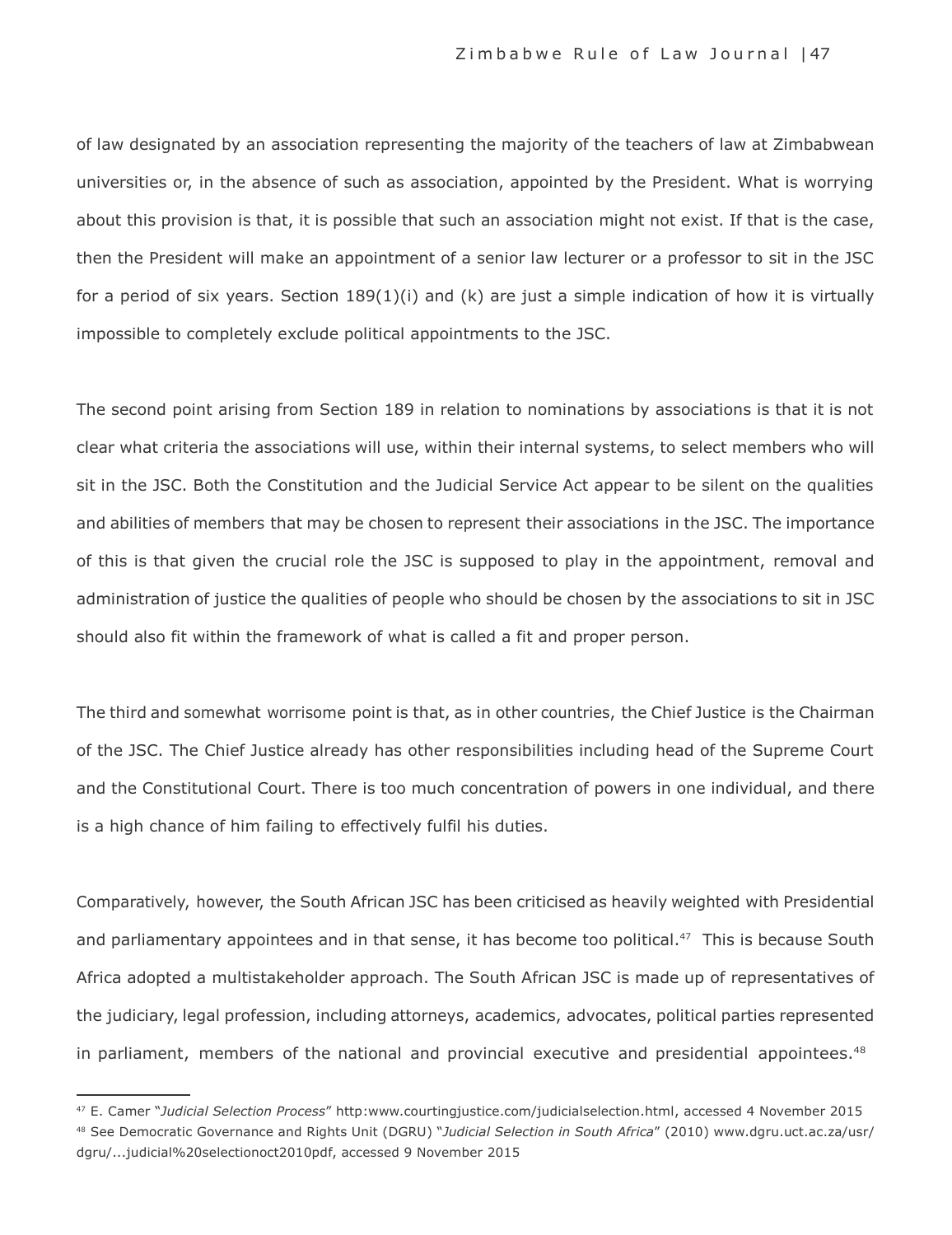Commenting on the composition of the South African JSC, Magaisa stated that it is a system that says democracy is about majority rule, but it also considers the interests of the minority and recognizes the importance of skills and expertise.<sup>49</sup> This is a sober assessment of the position in South Africa, but it does not make the system attractive in any way since it is heavily composed of political players. It defeats the whole purpose of judicial independence and it inevitably raises the risk of political-party based deliberations and decision making.

#### **2.4 Appointment of judges generally**

Appointment of judicial officers has a great bearing on judicial independence. Theoretically, there are several threats to judicial independence that may be brought about by judicial appointments. Executive controlled judicial appointments processes mostly result in "court packing". The International Principles and Guidelines on the Right to a Fair Trial and Legal Assistance in Africa recommend that an independent body should be entrusted with selection of judicial officers.<sup>50</sup> There are a wide variety of judicial appointment mechanisms world-wide that reflect different levels of adherence to the concept of judicial independence.<sup>51</sup> In the USA, for example, the President appoints judges whom are then subjected to interrogation by the Senate. During apartheid in South Africa, the courts were packed with political appointees and prosecutors and judges had to follow the direction of the incumbent leaders and deal with enemies of the apartheid regime. 52

As stated already, the Latimer House Guidelines makes it clear that constitutional systems should have an appropriate independent process in place for judicial appointments which should be made by a JSC and based on merit,<sup>53</sup> while judicial positions are also advertised.<sup>54</sup> What this boils down to

<sup>49</sup> A. Magaisa "Does the public have a role in Zimbabwe's new Judicial appointment process?" (July 2014) [http://alexmagaisa.](http://alexmagaisa/) com/does/-the-public-have-a-role-in-zimbabwes-new-judicial-appointments-process/, accessed 30 October 2015 <sup>50</sup> L.Chiduza op cit note 26 at 376

<sup>51</sup> Ginsburg and Garoupa "*The Comparative Law and Economics of Judicial Councils*" 2008, Berkeley Journal of International Law Vol 27.1.53 quoted by Manyatera and Fombad op cit note 6 at 2

<sup>52</sup> J. B Diescho op cit note 1 at 35

<sup>53</sup> Principle II of Annex of the Commonwealth (Latimer House) Principles on the Three Branches of Government (2003) and see also Principle 12.3 of the Measures for the Effective Implementation of the Bangalore Principles of Judicial Conduct (2010) <sup>54</sup> Latimer House Guidelines, 1998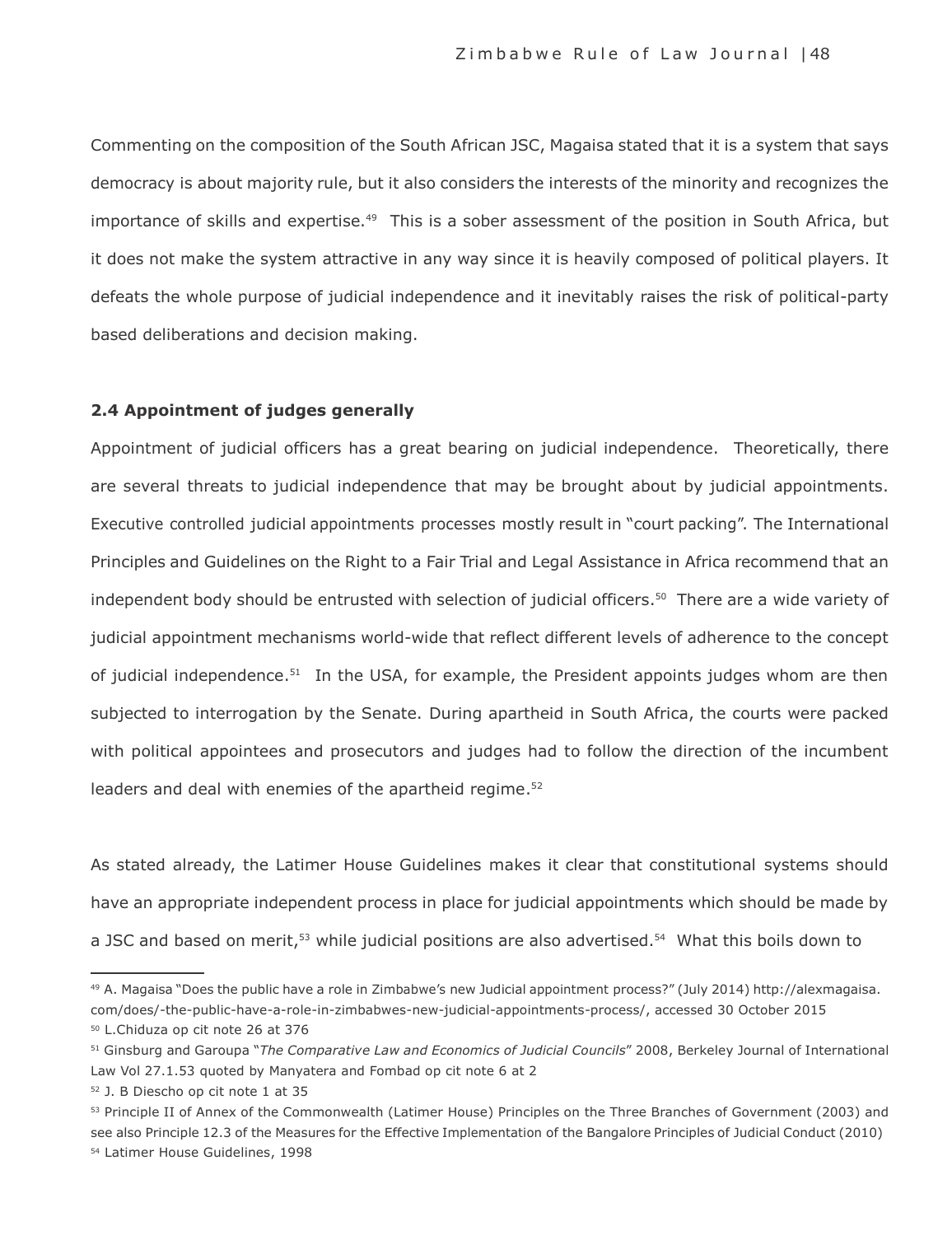is that to secure judicial independence, judicial appointments should be made on the basis of clearly defined criteria and a publicly declared process to enhance equal opportunity.<sup>55</sup> On tenure, the UN Basic Principles on the Independence of the Judiciary state that once a person is appointed as a judge, their tenure should be guaranteed until mandatory retirement age or expiry of their term of office. Therefore, security of tenure is an important factor in promoting judicial independence.

#### **2.5 The appointment process and role of JSC in Zimbabwe**

As stated, the JSC plays a role in the selection and appointment of judges, magistrates and other judicial officers. The appointments are in terms of the Constitution and the Judicial Service Act. In order to critically assess the performance of the JSC on judicial appointments it is important to analyse the specific rules first.

Section 180(1) provides for the appointment of all judges and s 180(2) goes on to state that whenever it is necessary to appoint a judge, the JSC must **advertise** the position, and **invite the President**  and the **public** to make nominations. Thereafter, JSC is required to prepare a list of three qualified persons as nominees and submit the list to the President whereupon the President must appoint one of the nominees. However, if the President considers that none of the persons on the list submitted by the JSC is suitable for appointment, he must require the JSC to submit a further list of three qualified persons from which he will appoint one of the nominees. <sup>56</sup>Another important provision is s 184 which provides that the appointments to the judiciary must reflect broadly the diversity and gender composition of Zimbabwe. What is clear is that s 180 sets out the procedures for the appointment of judges and JSC plays a role. Below is an analysis of the intricate aspects about these provisions as well as what the JSC did in practice.

<sup>55</sup> Latimer House Guidelines ibid

<sup>56</sup> Section 180(3)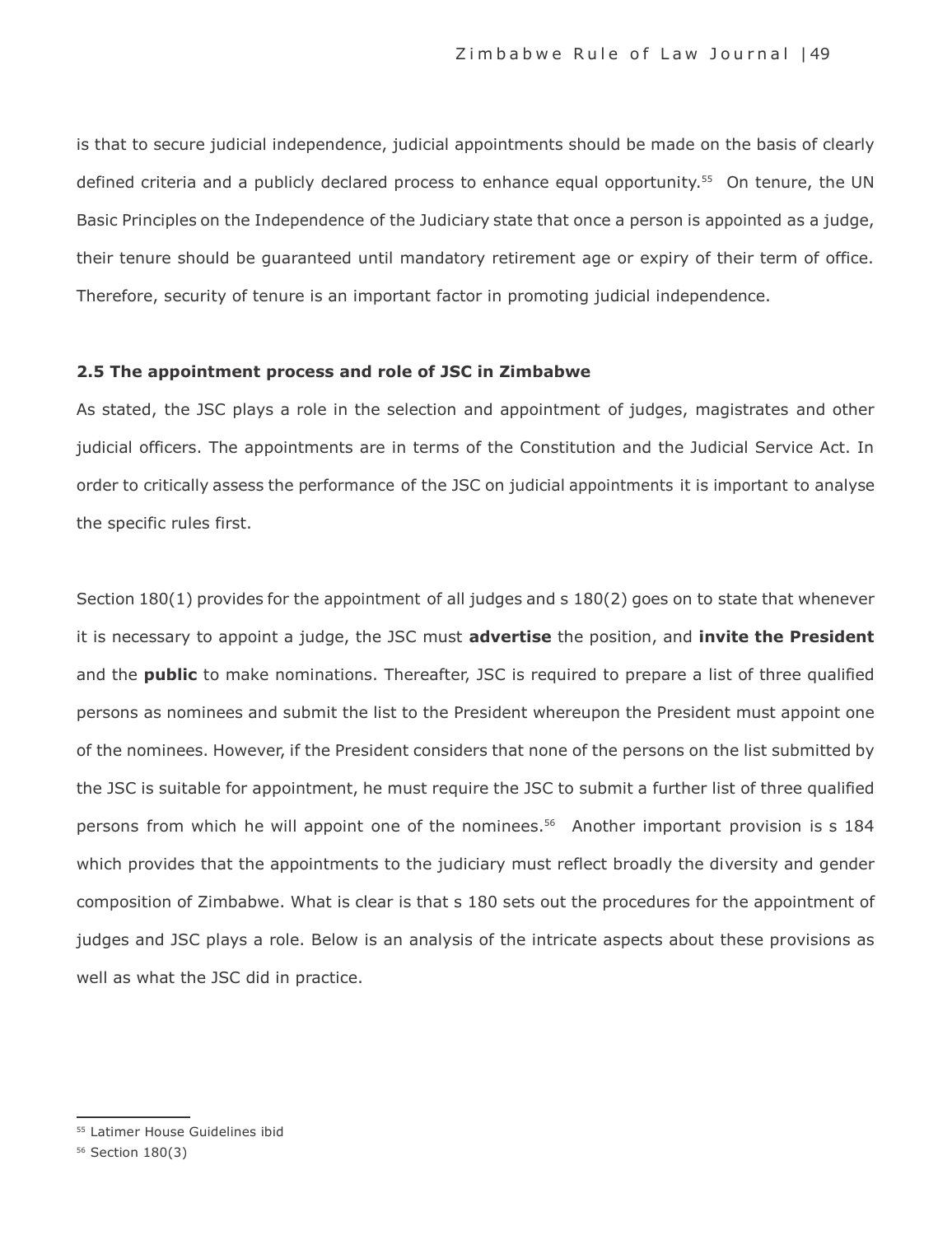#### **2.5.1 Advertisement of positions**

The first issue and mandatory duty<sup>57</sup> of the JSC is the requirement to advertise the position. Clearly, this is a positive development that may enhance transparency and also shows the application of and adherence to internationally accepted standards.<sup>58</sup> Advertising has been hailed as vital in that it opens the door to a wider group of potentially qualified people<sup>59</sup> and competition might improve the chances of selecting the best candidates. In compliance with this constitutional duty, in 2014, the JSC issued an advertisement calling for nominations to three positions each for Judges of the Supreme and High Courts. The advert was widely circulated and flighted in the media to invite members of the public to nominate suitably qualified persons to fill the positions for which nomination forms from the offices of the JSC in Harare, or the offices of Provincial Magistrates in the Provinces and also online from the JSC website [\(www.jsc.co.zw\)](http://www.jsc.co.zw/) were available. This was a positive transparent public relations exercise by the JSC.

#### **2.5.2 Nominations by the President and the public**

The second issue for consideration is the requirement that the JSC should invite the President and the public to make nominations.<sup>60</sup> This means the President and the public are all required to make nominations, yet the President is responsible for appointing the judges. Chiduza, rightly in our view, termed this provision alarming.<sup>61</sup> In general, the fact that the President also nominates and at the same time appoints judges puts to the test the whole concept of judicial independence. The question that arises is whether the nominations by the public will have any effect since the President is also required to submit nominations.<sup>62</sup> Magaisa aptly stated that the situation creates a moral hazard, which he called the risk that the appointing authority is more likely to prefer his/ her own nominees for appointment over those by the public.<sup>63</sup> Magaisa went on to recommend <sup>57</sup> A. Magaisa op cit note 47.

<sup>58</sup> Principle II of Annex of the Commonwealth (Latimer House) Principles on the Three Branches of Government (2003) calls for advertisement of judicial positions; see also Principle 12.3 of the Measures for the Effective Implementation of the Bangalore Principles of Judicial Conduct (2010)

<sup>59</sup> Democratic Governance and Rights Unit (DGRU) op cit note 46 at 26

<sup>60</sup> Section 180(2)(b)

<sup>61</sup> L. Chiduza op cit note 26 at 382

<sup>62</sup> A. Magaisa op cit note 47

<sup>63</sup> A. Magaisa op cit note 47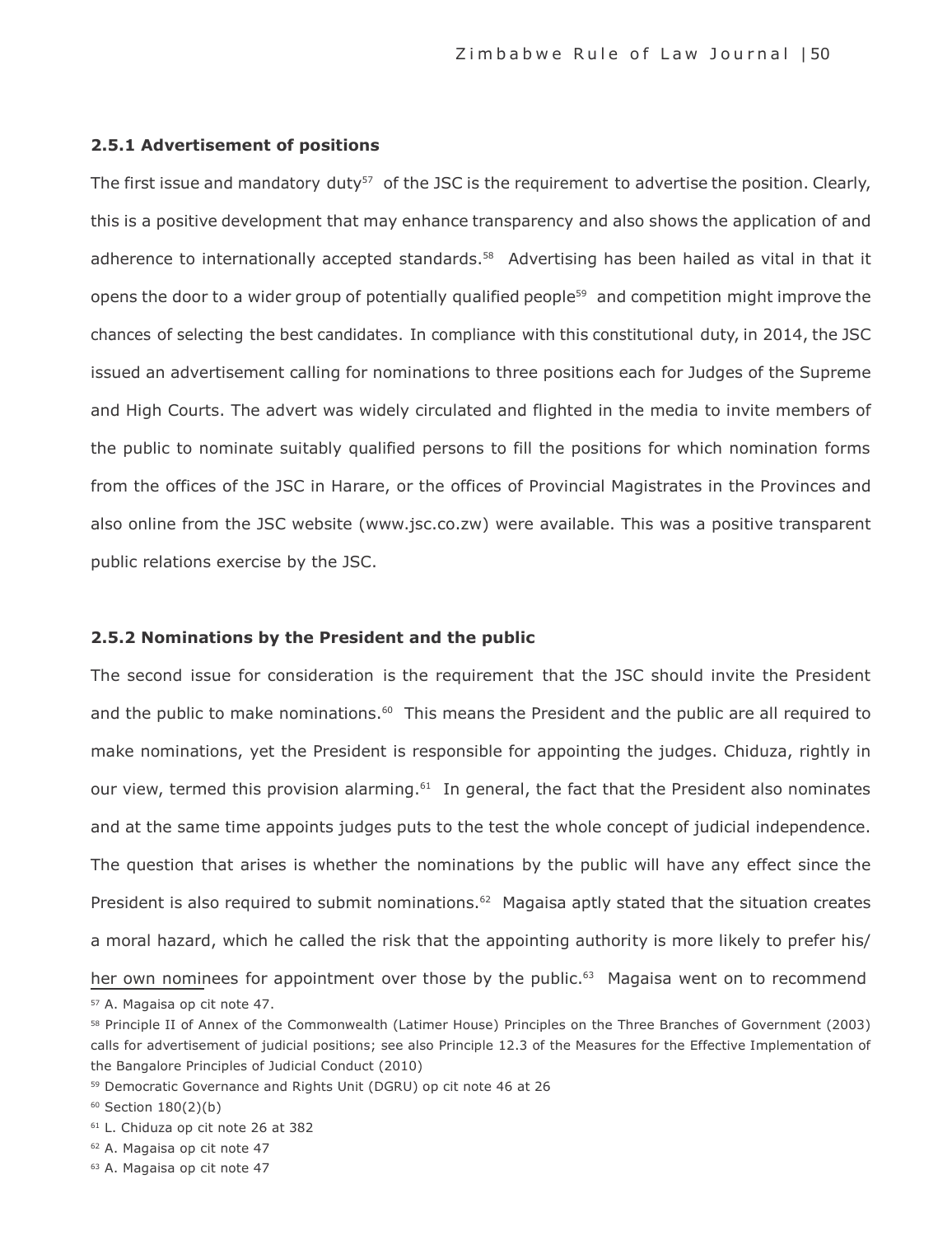that the JSC should develop safeguards such as being fair, impartial and give equal opportunity to all candidates regardless of the source of their nomination, ensure a merit based approach, disclose the source of nomination — whether it was the President or the public — and disclose all information about the candidates including their personal background, qualifications and track records. The submissions by Magaisa are very valid; judicial independence will be compromised if the President is to appoint his own nominees.

In practice, the JSC invited the public to make nominations when it issued the advert for positions of judges at the Supreme and High Courts in 2014. It is assumed that the public indeed made nominations, although it is not clear which section of the public did so. One can only speculate that it is most likely the legal fraternity. It is also not clear how the President was invited to nominate and whether he indeed made nominations as the JSC does not disclose detailed information about the whole process. These are some of the reasons why the assertion and call by Magaisa for disclosure of the source of nominations for candidates remains valid.

#### **2.5.3 Short listing for public interviews**

The requirement that the JSC should conduct public interviews is also a progressive approach to judicial appointments. On this point, Magaisa stated that after calling for nominations the *JSC is required to consider and shortlist them if necessary*, (although it is unclear whether Magaisa was referring to any Constitutional section when he stated this or whether he was simply referring to standard practice) and then the JSC should carry out public interviews of the prospective candidates.64 There is nowhere in s 180 where it is stated that the JSC will consider and shortlist candidates. The only reference to a list is the list prepared by JSC that will be submitted to the President for appointment after the interviews or a second list, in the event that the President rejects the first list. Therefore, what is not clear from the Constitution is the process the JSC will go through in vetting, selecting, screening or shortlisting candidates. It is also not clear within the text of the Constitution if the screening, vetting or shortlisting is done by a special committee within the JSC. This is an important

<sup>64</sup> Magaisa op cit note 47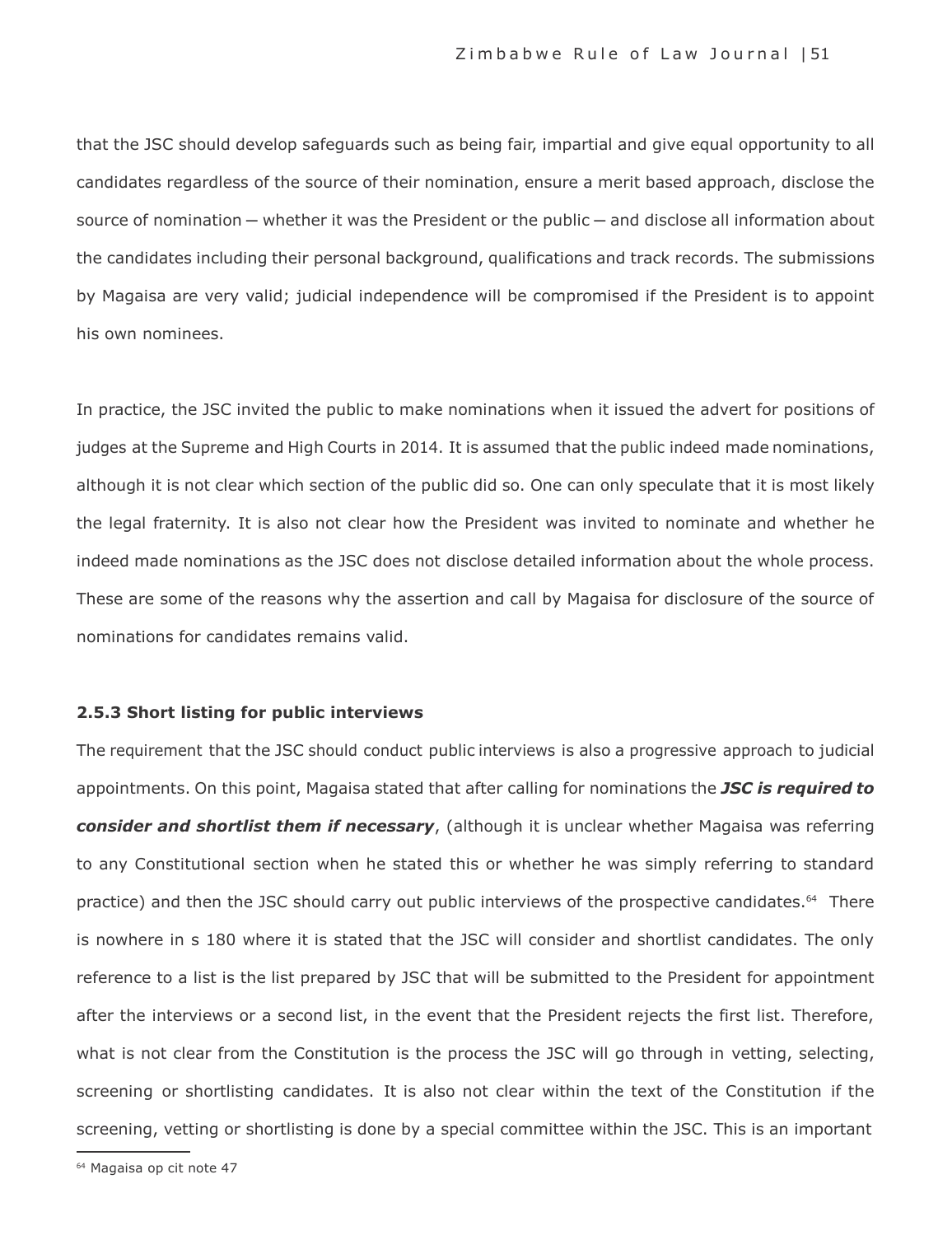process that goes to the core of judicial independence in that during shortlisting, if the JSC is not independent as well, it might tinker with the process by selecting persons who may not be fit and proper, but who represent executive interests.<sup>65</sup>

For interest sake, the Regulations outline some of the General principles applicable to recruitment of members used by the JSC such as merit, knowledge, experience, qualifications and potential for training.<sup>66</sup> They also provide that the JSC shall complete to its satisfaction all the checks necessary to confirm that the candidate is eligible for appointment.<sup>67</sup> The point here is that what is in the Constitution is not adequate in terms of procedures that are followed by JSC in selecting, screening or shortlisting candidates who would have been nominated by the public or the President so that they attend public interviews for the position of a judge. This point is made, despite the fact that the JSC might have some policy guidance document it uses to screen, evaluate or shortlist nominees. This leaves room for manipulation of the system and paints an unclear picture on the process.

However, the above analysis is contrary to the view of Manyatera and Fombad who stated that one inescapable conclusion from an analysis of the new judicial selection procedures is that they are intended to ensure greater transparency and accountability in the selection of judges.<sup>68</sup> This general conclusion is only acceptable if this new process is compared to the unknown system under the Lancaster House Constitution. However, it is submitted that the level of transparency is not sufficient under the current system where the vetting, screening, evaluation process and short-listing procedures of candidates to attend public interviews are not clearly stated.

In practice, the JSC has managed to organise the first batch of public interviews for the positions that were advertised in 2014. The public interviews elicited much public interest and excitement. However, what emphasises the need to come up with a strong and publicly known screening,

<sup>&</sup>lt;sup>65</sup> On a "fit and proper person" see Section 177(2), 178(2) and 179(2)

<sup>&</sup>lt;sup>66</sup> Section 3

 $67$  Section  $5(5)$ 

<sup>68</sup> Manyatera and Fombad op cit note 6 at 20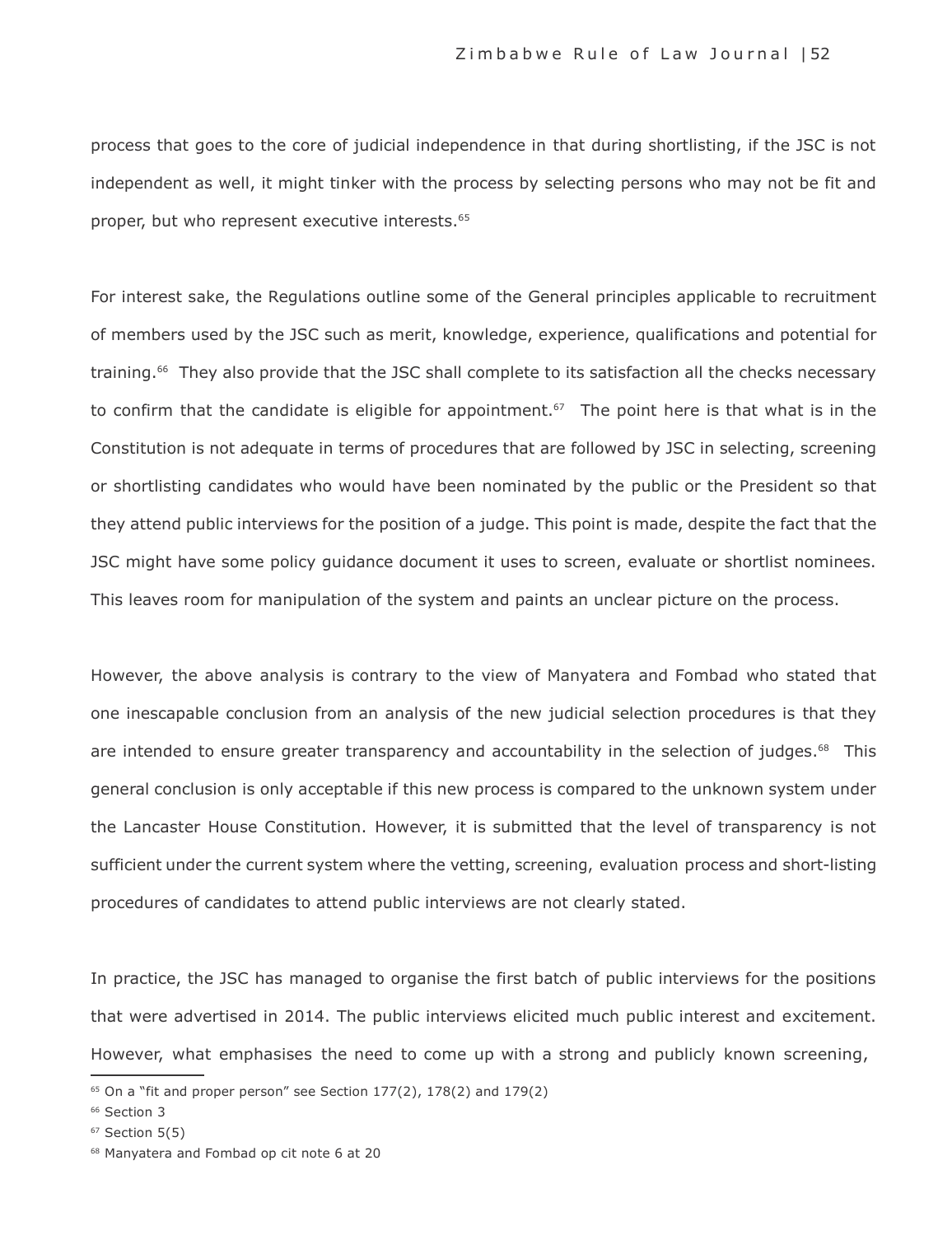evaluating, selecting or shortlisting process is the fact that some of the candidates who attended the public interviews performed dismally and this was noted even by ordinary members of the public. Some of the candidates did not have adequate knowledge of the law and procedures. The question is then whether these persons were properly passed through the screening or vetting process. If they did, questions remain on the nature and manner of the secret vetting and process itself.

#### **2.5.6 List of qualified persons, appointment or rejection**

The other function of JSC is to submit a list of three qualified persons as nominees to the President,<sup>69</sup> whereupon the President must appoint one of the nominees to office. However, the President holds an ace card. He may reject the list of three nominees that has been submitted by the JSC using s 180(3). The JSC will then be required to submit a second list from which the President must choose one nominee.<sup>70</sup> This may sound like a buffer for ensuring that a "suitable" candidate" is chosen although it may be a point for further discussion as to whether the phrase "fit and proper person"<sup>71</sup> to hold office as a judge and the phrase "suitable for appointment" $72$  are referring to the same qualities or not. However, it is inevitable that there is a degree of pressure on the JSC when the President rejects the first list, and there is need for a second list to be submitted to him.

Manyatera and Fombad stated that the fact that executive discretion is limited to the list submitted by the commission goes a long way in guaranteeing the separation of powers and independence of the commission at the appointment stages.<sup>73</sup> This point is contested and contradicted by Chiduza, however, who argues that the President might refuse to make an appointment if his preferred candidates are not included on the first list submitted by the JSC.<sup>74</sup> This is a vital point, and we associate with Chiduza as there is no safeguard in the Constitution against this eventuality. Magaisa, alive to the dangers of Presidential nominations, suggests that the only safeguard to curb this is the disclosure of

 $69$  Section 180(2)(d) and (e)

<sup>70</sup> A. Magaisa op cit note 47

<sup>71</sup> Sections 177(2), 178(2) and 179(2)

<sup>72</sup> Section 180 (3)

<sup>73</sup> Manyatera and Fombad op cit note 6 at 21

<sup>74</sup> L.Chiduza op cit note 26 at 382.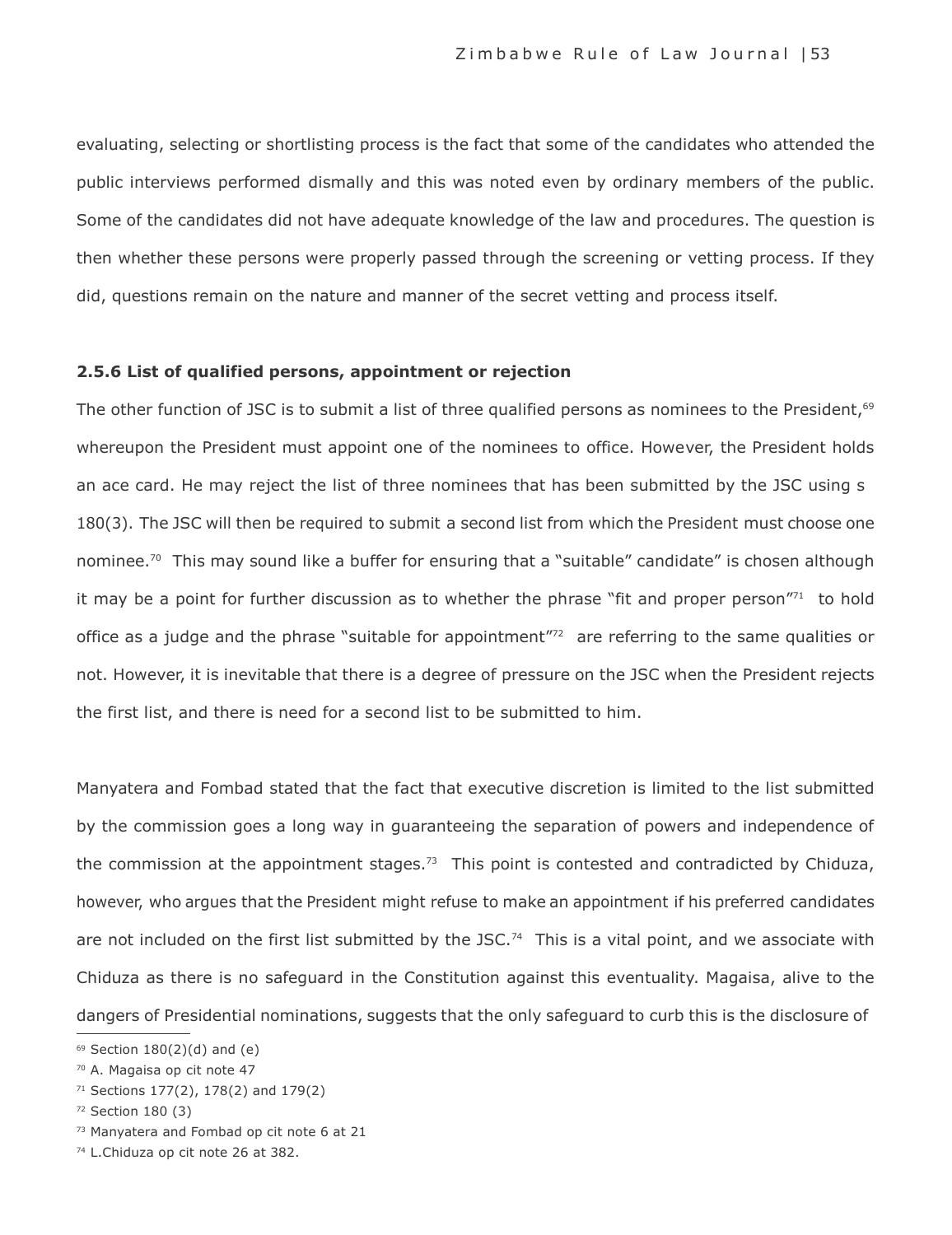the sources of the nominees from the President and the public.<sup>75</sup> This may help to curb the possible abuse of the powers by the President to reject the first list submitted by the JSC since it will put the whole process under the public spotlight.

#### **2.5.7 Appointment of Magistrates and role of JSC**

The appointment of magistrates is now the responsibility of the JSC in terms of s 182 which states that an Act of Parliament must provide for the appointment of magistrates and other judicial officers, but magistrates must be appointed by the JSC. It also states that such appointment must be made transparently and without fear, favour, prejudice or bias. Previously magistrates were appointed by the Public Service Commission (PSC) under the ministry of Public Service and this made them less independent from the executive. The Judicial Service Regulations regulates the appointment of members of the judiciary by setting out some general JSC principles, such as suitability with regard to task knowledge, relevant experience, qualifications and qualities and potential for training and development.<sup>76</sup> In some cases entry examinations may be set.<sup>77</sup>

In theory, the transfer of the appointment of magistrates from the PSC to the JSC is a welcome development. However, it might be argued that magisterial appointments have not been treated with as much weight as judicial appointments. The motivation for this is practical, since it would be difficult and costly to advertise, invite public and presidential nominations, and hold public interviews for appointment of magistrates given the high number of magistrates required at various stations in the country.

It may be stated that although magistrates belong to lower courts, the concepts of judicial independence, impartiality, rule of law and democracy should not be sacrificed because of the court hierarchy system. It is also important to note that while the appointment of magistrates does not enjoy extensive

<sup>75</sup> See generally Magaisa, op cit note 47, and also Democratic Governance and Rights Unit op cit note 46.

<sup>76</sup> Section 3

<sup>77</sup> Section 4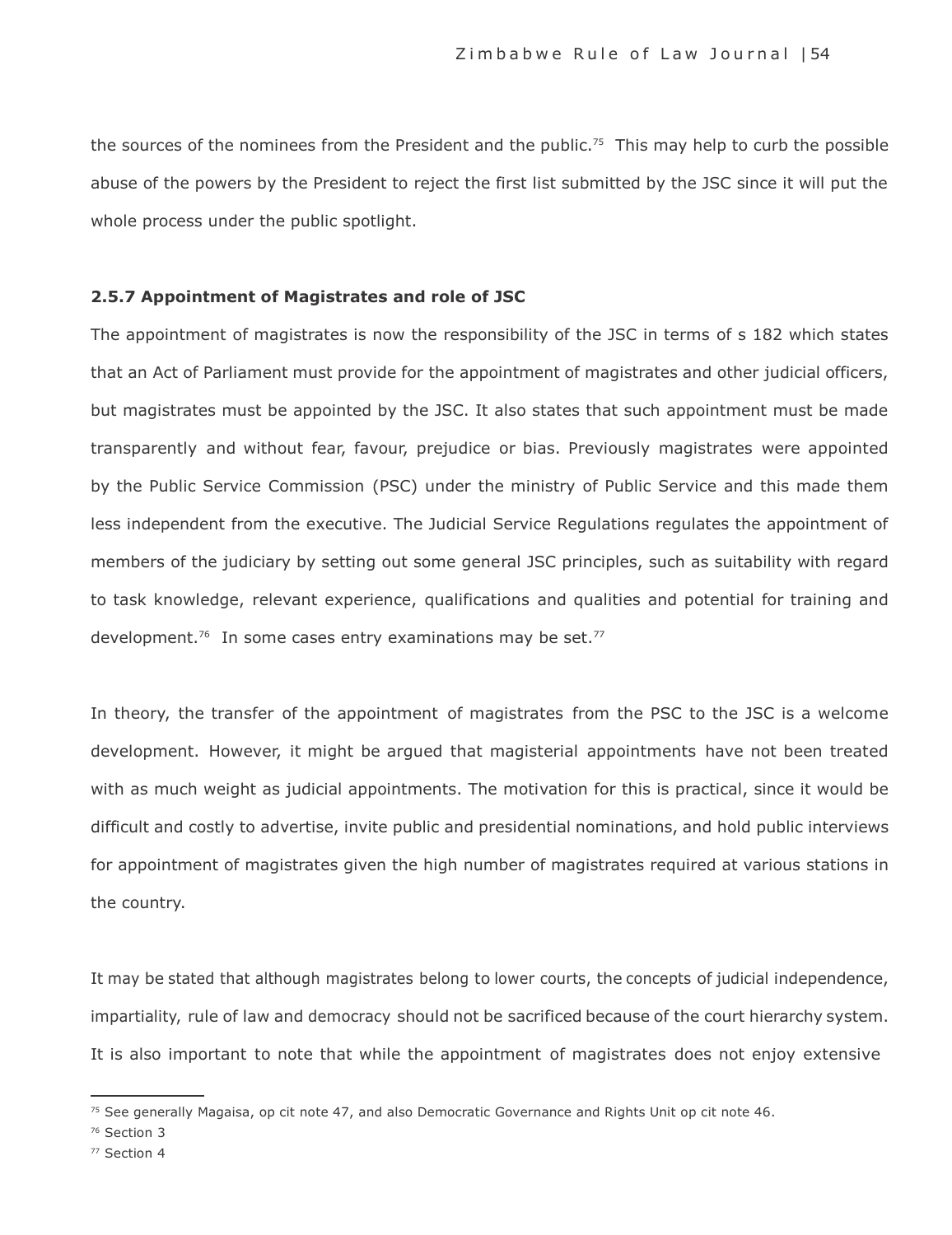constitutional recognition like that of judges, this may pose a threat to judicial independence because magisterial courts are the courts of first instance<sup>78</sup> for the appearance of litigants and for some it is their only contact with the justice delivery system of Zimbabwe.<sup>79</sup> Many problems related to judicial independence, impartiality, lack of competence and corruptions among others occur at the lower courts.

The Magistrate Courts are also a fertile ground for political interference and court packing if the appointment processes by the JSC are not watertight in practice. Many people are convicted and may not appeal, or their cases are not reviewed. This is despite the fact that the appeal or review process is supposed to act as a way of ensuring that people who face injustice at the lower courts at least find justice in the upper courts. In the case of *Van Rooyen and Others v The State and Others*, Chief Justice Chaskalson (*as he then was*) stated that;

*"…magistrates' courts are courts of first instance and their judgments are subject to appeal and review. Thus higher courts have the ability to protect the lower courts against interference with their independence, but also to supervise the manner in which they discharge their functions." 80*

In practice therefore, judicial independence should not be restricted to judges of the superior courts; it should begin at the lower courts where external influence and pressure is easy to exert on adjudicating personnel.

#### **2.5.8 Financial independence**

Section 164 (2) (b) provides that the state must assist and protect the court to ensure their independence. This provision entails that the state must also provide all resources including financial resources for the courts to effectively carry out their mandate. Regarding financial independence, s 188 (3) of the Constitution states that the salaries, allowances and other benefits of members of the judiciary are a charge on the Consolidated Revenue Fund. Section 20 of the Judicial Service Act

 $78$  Magistrates Court Act [Chapter 7:10]; Section 5 states that the Magistrate Court shall be a court of record.

<sup>79</sup> Judicial Service Commission, [www.jsc.co.zw](http://www.jsc.co.zw/), accessed 10 November 2015

<sup>80</sup> Van Rooyen and Others v The State and Others (2002) ZACC 8; 2002 5 SA 246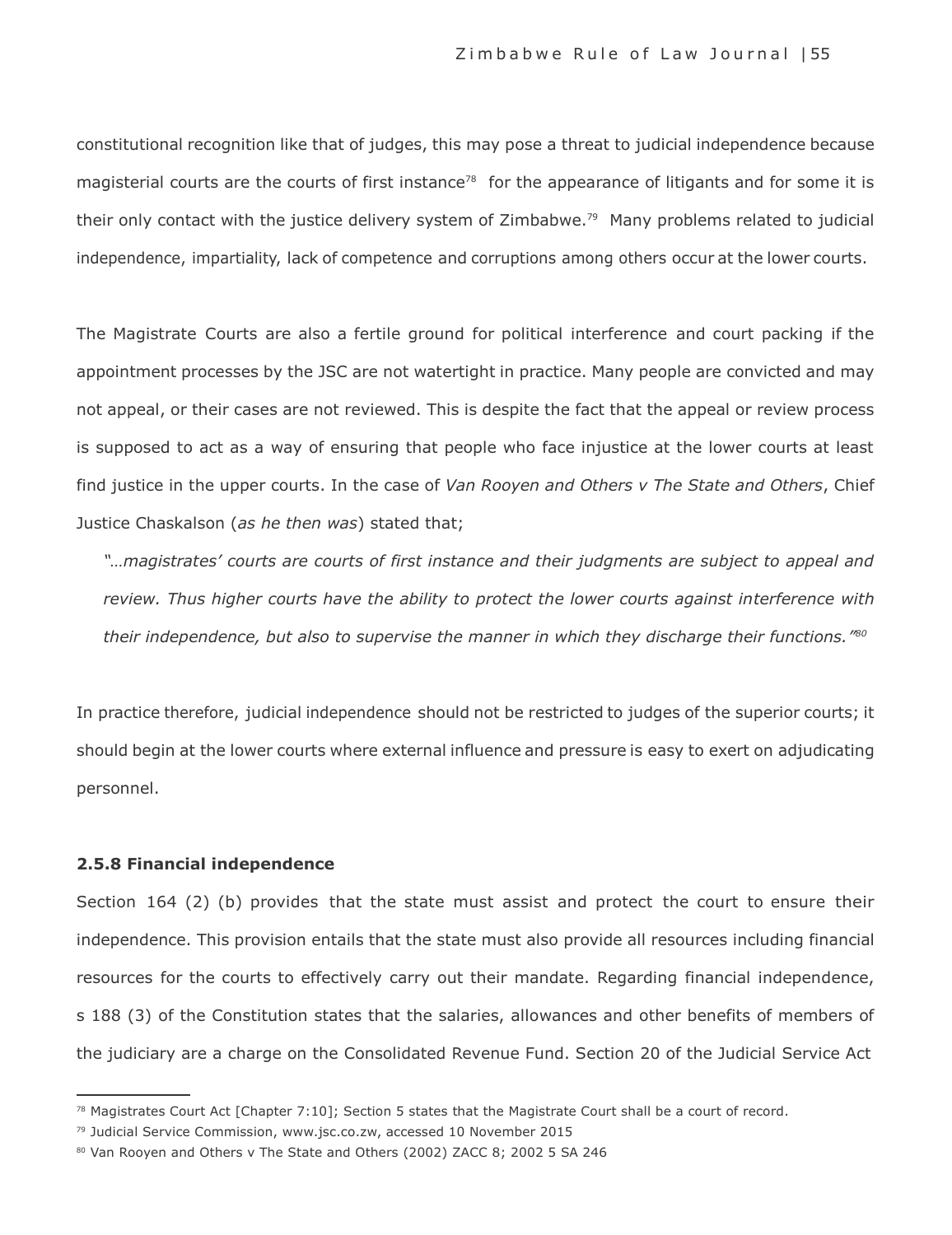states that the funds of the Judicial Service shall consist of moneys appropriated by Act of Parliament for the salaries and allowances payable to and in respect of members of the Judicial Service and the recurrent administrative expenses of the Judicial Service. Funds of the JSC also include any donations, grants, bequest made to the Judicial Service and accepted by the Commission with the approval of the Minister. These provisions raise the question on whether the courts will be independent if the JSC and the courts rely on the state for financial resources. However, it is important to point out that the JSC has a duty to approach the state for adequate funding for salaries and administration costs.

#### **3. General challenges faced by the Judicial Service Commission**

The JSC is now an established constitutional body, having existed since 1987. As with many other Commissions and constitutional bodies aimed at safeguarding democracy and the rule of law, it continues to face many challenges ranging from the limitations of financial resources and human resources, among others.

#### **3.1 Financial resources**

The lack of adequate financial resources for the JSC has affected the effective and efficient administration of justice. Most administrative issues which the JSC deals with require funding and these include construction of courts, stationery, recording equipment, libraries, transcribers, computers, transport and furniture. Many of the Magistrates Courts in Zimbabwe, except the regional magistrates, lack basic modern technology such as desktop computers. This affects their research capacity given the current worldwide reliance on internet and online sources of legal data. Further, case management has also been a major problem at both the High Court and Magistrates Courts where court records have been known to occasionally disappear.<sup>81</sup> Generally, if the state is failing to provide adequate funds to the JSC it means that it is failing to fulfill its duty in terms of Section 164(2)(b) which requires the state to assist and protect the courts to ensure their independence, impartiality, dignity, accessibility and

<sup>81</sup> This was again confirmed by Chief Magistrate Guvamombe who stated that "because of manual filing we sometimes lose records or take time to locate them, thus delaying court proceedings; see *Zimbabwe jobs freeze puts pressure on country's judiciary*, The Independent, March 21, 2014. [http://www.theindependent.co.zw/2014/03/21/zimbabwe-jobs-freeze-puts](http://www.theindependent.co.zw/2014/03/21/zimbabwe-jobs-freeze-puts-)pressure-countrys-judiciary/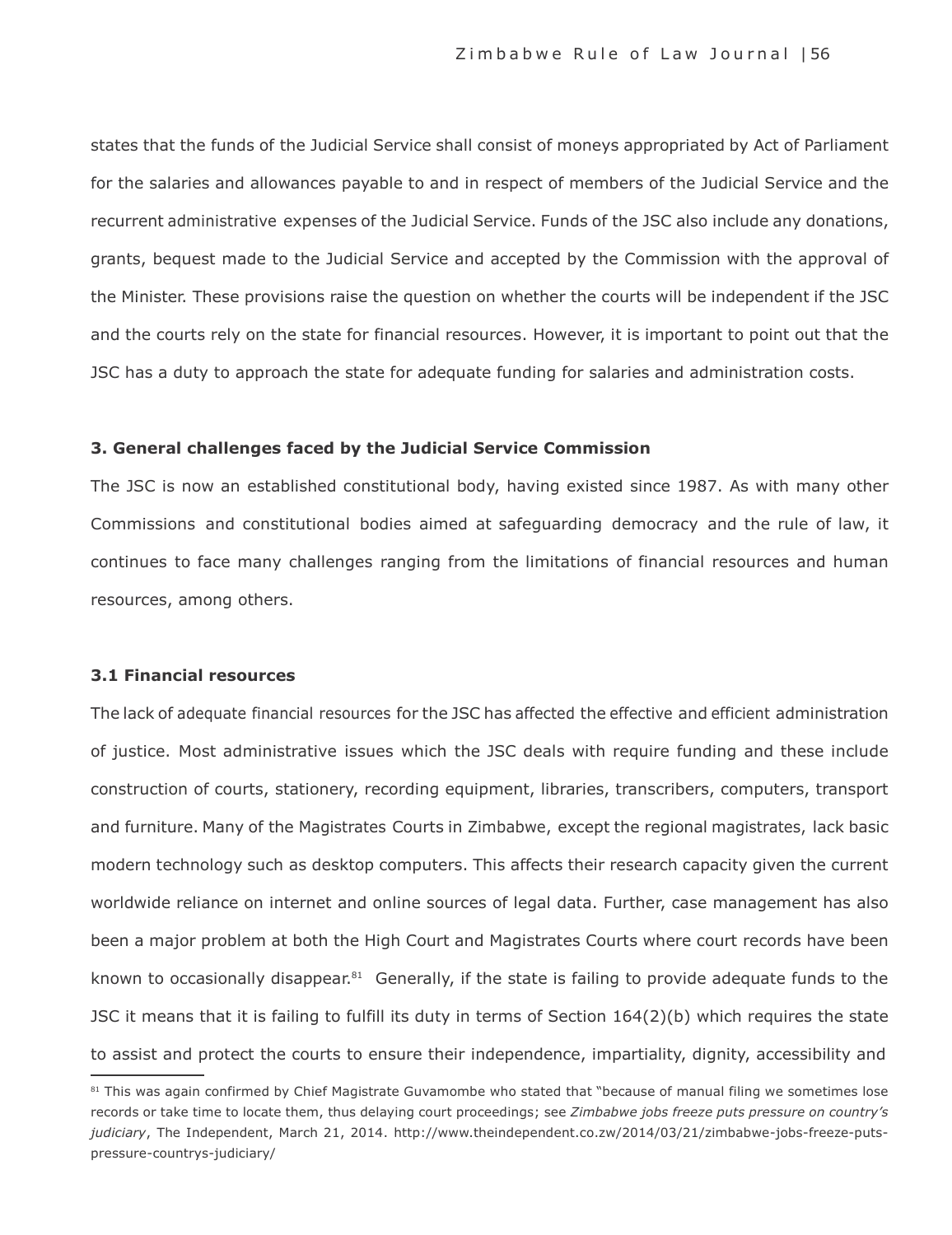effectiveness.

#### **3.2 Human resources**

The main challenge related to human resources is the shortage of magistrates country-wide as well as the paucity of magistrates' court buildings. Reports indicate that the shortage of magistrates was caused by the fact that JSC had frozen recruitment of magistrates due to budgetary constraints.<sup>82</sup> This has reportedly resulted in magistrates working longer hours which may compromise the quality of judgments.<sup>83</sup> Although there is a shortage of magistrates it has been reported that there is no backlog at the magistrate's courts. This is commendable due to the efforts of JSC. However, it is understood that the High Court has a huge backlog which it is battling to clear and this means that many litigants will not have access to justice.<sup>84</sup> This will be contrary to the constitutional requirement that justice must not be delayed.<sup>85</sup>

#### **3.3 Training**

The closure of the Judicial College in 2008, due to financial challenges, has also affected training programmes for magistrates in Zimbabwe. However, acknowledging the role played by the Judicial College, the JSC is making efforts to reopen it for purposes of offering refresher courses to magistrates,<sup>86</sup> with the objective of improving the quality of judicial service. $87$  Training of judges and magistrates is very important as it may help to ensure that members of the judiciary are aware of new legal developments, trends and approaches. It is in this light that even the Judicial Service Regulations acknowledge the need for such a college of continual education. 88

<sup>82</sup> *The Independent*, op cit note 79

<sup>83</sup> *The Independent*, op cit 79

<sup>84</sup> It must be highlighted that the introduction of digital records in the High Court has helped solve this problem.

<sup>85</sup> Section 165(1)(b)

<sup>86</sup> *The Herald* 'JSC resuscitates Judicial College' (July 30, 2015)

<sup>87</sup> *The Herald* op cit note 83

<sup>88</sup> Section 42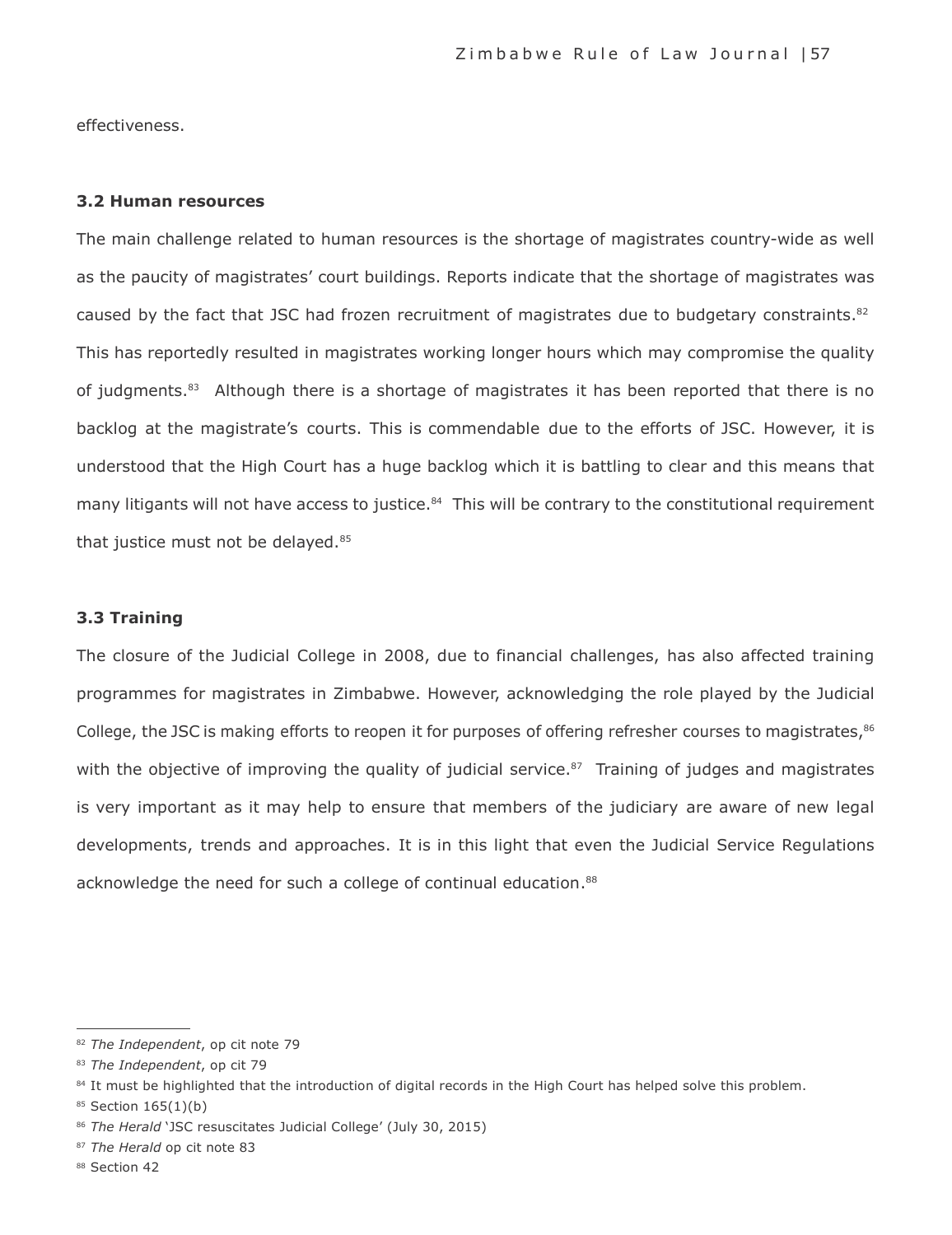#### **4. Addressing the challenges**

#### **4.1 Funding**

The delivery of justice and its administration has cost implications. Poor funding is detrimental to justice delivery, and jeopardizes the work of judicial officers and various other stakeholders in the justice delivery system. Thus, the fact that government continually faces financial challenges and competing budgetary commitments does not justify underfunding or under-resourcing the judiciary. It is important that the state give priority funding to the judiciary as this guarantees judicial integrity and the quality of judicial services. The state has a duty to ensure that the judiciary's mandate is both facilitated and enhanced. It has been suggested that to avoid political influence, the budget for the judiciary should be set or fixed as a percentage to be charged on the national budget every year.<sup>89</sup> However, it is also important for the JSC to ensure that it properly manages and accounts for all funds received in line with the Public Financial Management Act and the Audit Office Act.

Further, to ensure effective and efficient administration of justice, JSC should also find ways of getting additional funding from different sources so that it is able to recruit more magistrates and facilitate the appointment of High Court judges. The conditions of service (salaries) for judicial officers should also be improved to curb corrupt activities.

#### **4.2 Independent judicial monitoring**

Another important suggestion is for the JSC to work closely with NGOs that can assist in monitoring the performance of the courts. These groups can also assist the JSC by compiling information and carrying out background checks, on a voluntary basis, on any nominees for judicial appointment for purposes of screening. This system is being used by the Democratic Governance and Rights Unit in South Africa.<sup>90</sup>

<sup>89</sup> See generally L. Chiduza op cit note 26 at 395

<sup>90</sup> Information available at <http://www.dgru.uct.ac.za/> accessed on 20 November 2015.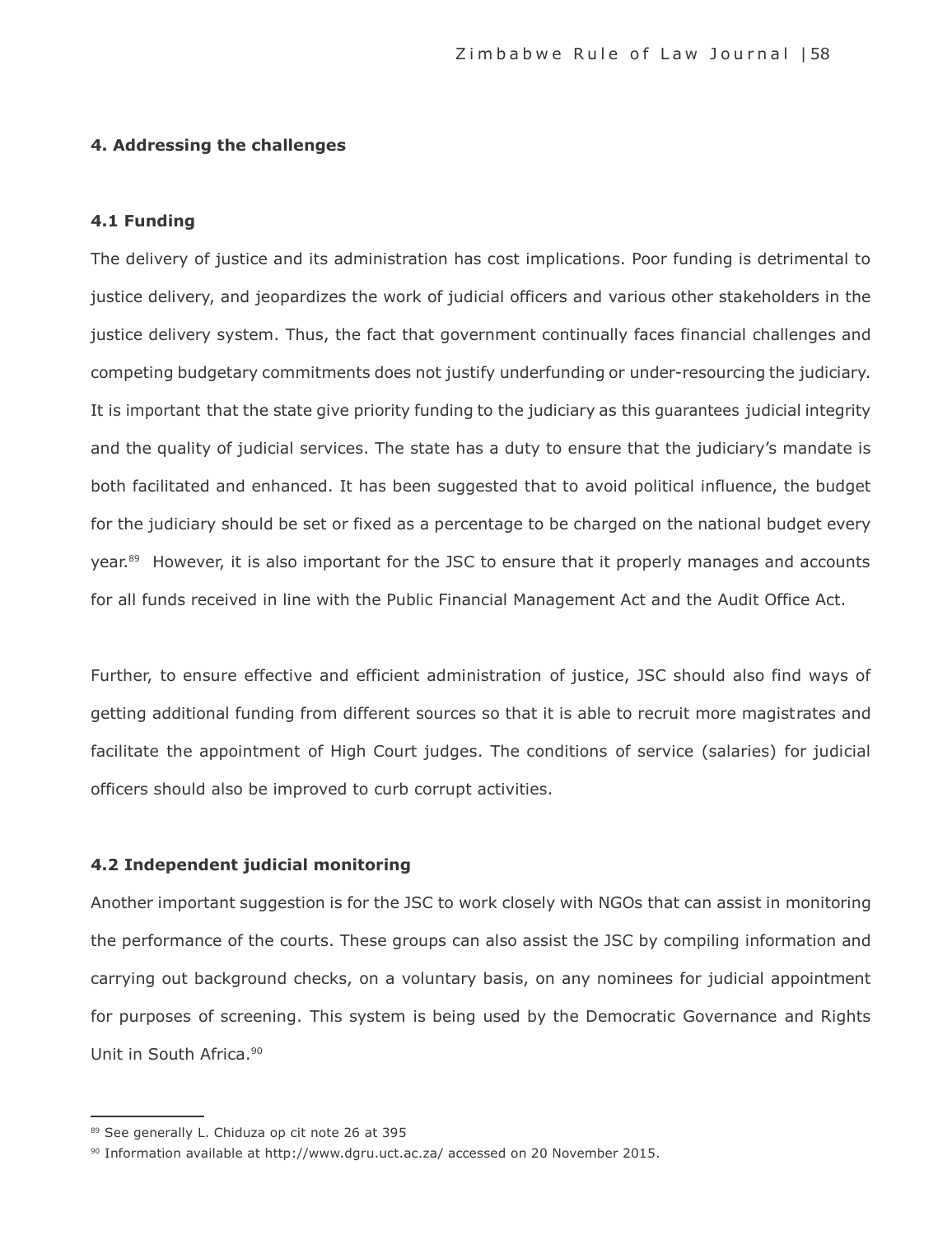#### **4.3 Screening, vetting and selection of nominees**

On the process of appointing judges, the JSC should improve its screening and selection of nominees invited for public interviews based on well-defined and detailed criteria. If the JSC has already adopted some guidelines then these should be published on the JSC website to build public confidence in the judicial appointment process. Further, as suggested by Magaisa, a set of safeguards to protect public confidence in the judicial appointment process should be adopted that includes disclosure of the source of nomination as to whether it was the President or the public, and sufficient disclosure of all information about the candidates including their personal background, qualifications and track records.

#### **5. Conclusion**

There is little doubt that an independent judicial service and a proactive Judicial Service Commission are both critical in the realisation and promotion of rule of law and constitutionalism in Zimbabwe. The Constitution generally enhances the role and purpose and integrity of the judicial system in Zimbabwe, and clearly departs from the system established under the 1980 Lancaster House Constitution. The relevant provisions, as has been demonstrated throughout the article, go a long way towards promoting judicial independence, integrity, transparency and accountability. However, the system is not perfect, with practical as well as legal loopholes that need to be addressed going forward. It is however clear that there is an attempt in the Constitution to balance the interests of various stakeholders in establishing the mandate, scope of powers, the nature of appointment and the constitution of the JSC. This attempt is inevitable in view of the fact that, as an institution that protects and safeguards democracy, the JSC operates within the confines of the larger political environment. What is inescapable is the fact that this constitutional institution greatly contributes to judicial independence, which in turn is critical for the attainment of the rule of law and constitutionalism in Zimbabwe.